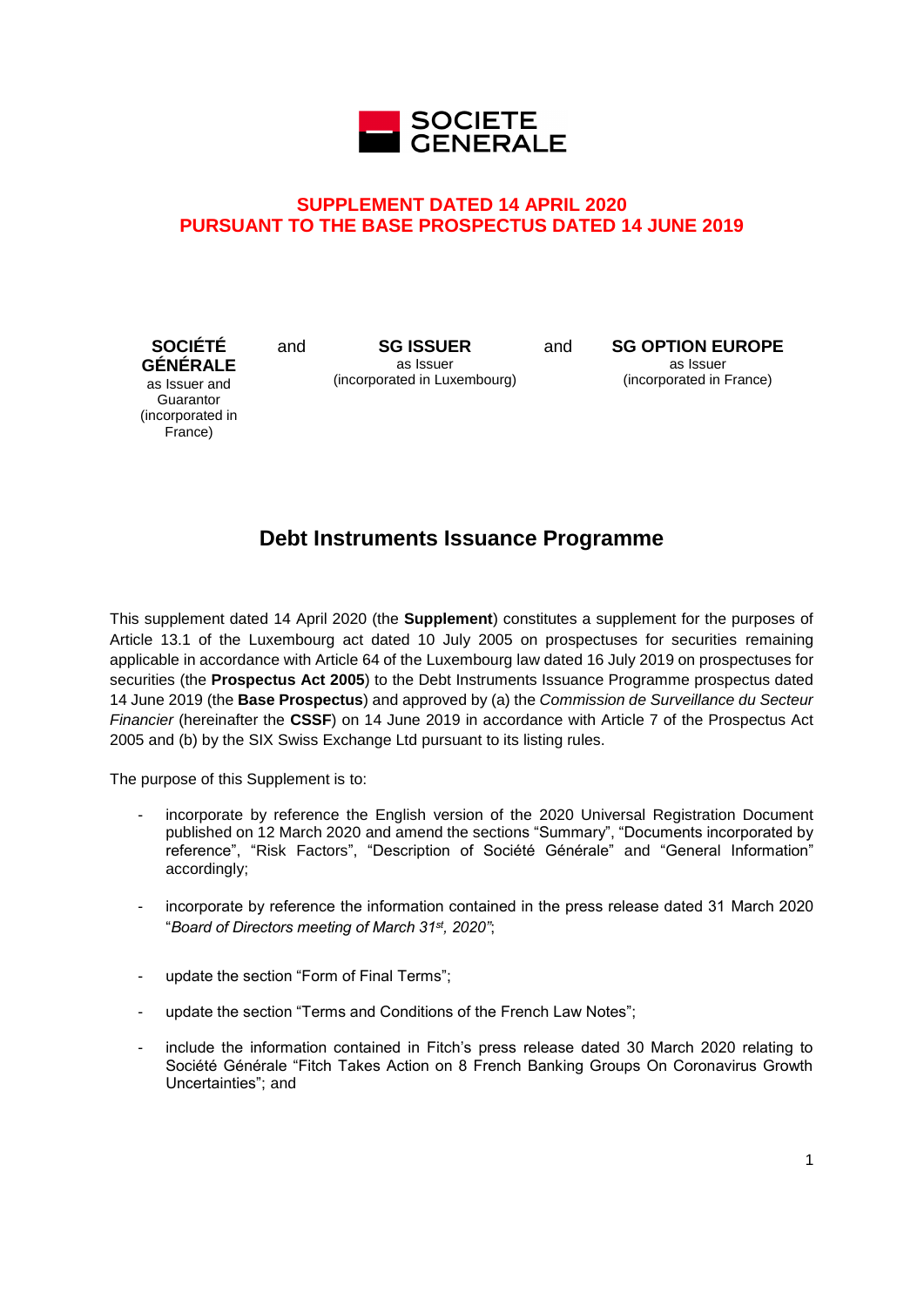update the section "Description of Société Générale Indices ("SGI Indices")"

Any websites included in the Prospectus are for information purposes only and do not form part of the Prospectus.

The amendments included in this Supplement shall only apply to final terms, the date of which falls on or after the approval of this Supplement.

This Supplement completes, modifies and must be read in conjunction with the Base Prospectus, the first supplement dated 19 August 2019, the second supplement dated 11 October 2019, the third supplement dated 29 November 2019, the fourth supplement dated 15 January 2020 and the fifth supplement dated 13 February 2020 (the "**Previous Supplements**").

Full information on the Issuers and the offer of any Notes is only available on the basis of the combination of the Base Prospectus, the Previous Supplements and this Supplement.

Unless otherwise defined in this Supplement, terms used herein shall be deemed to be defined as such for the purposes of the relevant Terms and Conditions of the Notes set forth in the Base Prospectus.

To the extent that there is any inconsistency between (i) any statement in this Supplement and (ii) any other statement in the Base Prospectus, the statements in (i) above will prevail.

In accordance with Article 13.2 of the Prospectus Act 2005, investors who have already agreed to purchase or subscribe for the securities before this Supplement is published have the right, exercisable within a time-limit of two business days after the publication of this Supplement (no later than 16 April 2020) to withdraw their acceptances.

## **I. SECTION "SUMMARY"**

*(i) Element B.4b "Known trends affecting the issuer and the industries in which it operates" on pages 7 and 8 is deleted and replaced, in its entirety, as follows:* 

| B.4<br>b | <b>Known trends</b><br>affecting the<br>issuer and the | [If the Issuer is Societe Generale:<br>The slowdown in the global economy, which has been going on for several                                                                                                                                                                                                                                                                                                                                                                                                                                                                                                                                                                                                                                                                                                                                     |
|----------|--------------------------------------------------------|----------------------------------------------------------------------------------------------------------------------------------------------------------------------------------------------------------------------------------------------------------------------------------------------------------------------------------------------------------------------------------------------------------------------------------------------------------------------------------------------------------------------------------------------------------------------------------------------------------------------------------------------------------------------------------------------------------------------------------------------------------------------------------------------------------------------------------------------------|
|          | industries in<br>which it<br>operates                  | quarters due to weakening demand, was accelerated by the shock of the<br>Covid-19 coronavirus, which caused a marked slowdown in production.<br>Developments in the Covid-19 situation remain an important source of<br>uncertainty. It has already resulted in a sharp drop in activity in the most<br>affected areas and should have repercussions on world demand via the<br>disruption of value and the halt on demand linked to the various<br>containment measures but also to trust. This crisis affects both supply and<br>demand, making it difficult to respond to the right economic policy.<br>Authorities in the most affected countries could take measures to support<br>businesses in difficulty. The financial markets can be an accelerator of the<br>economic crisis in the event of a marked and lasting fall in asset prices. |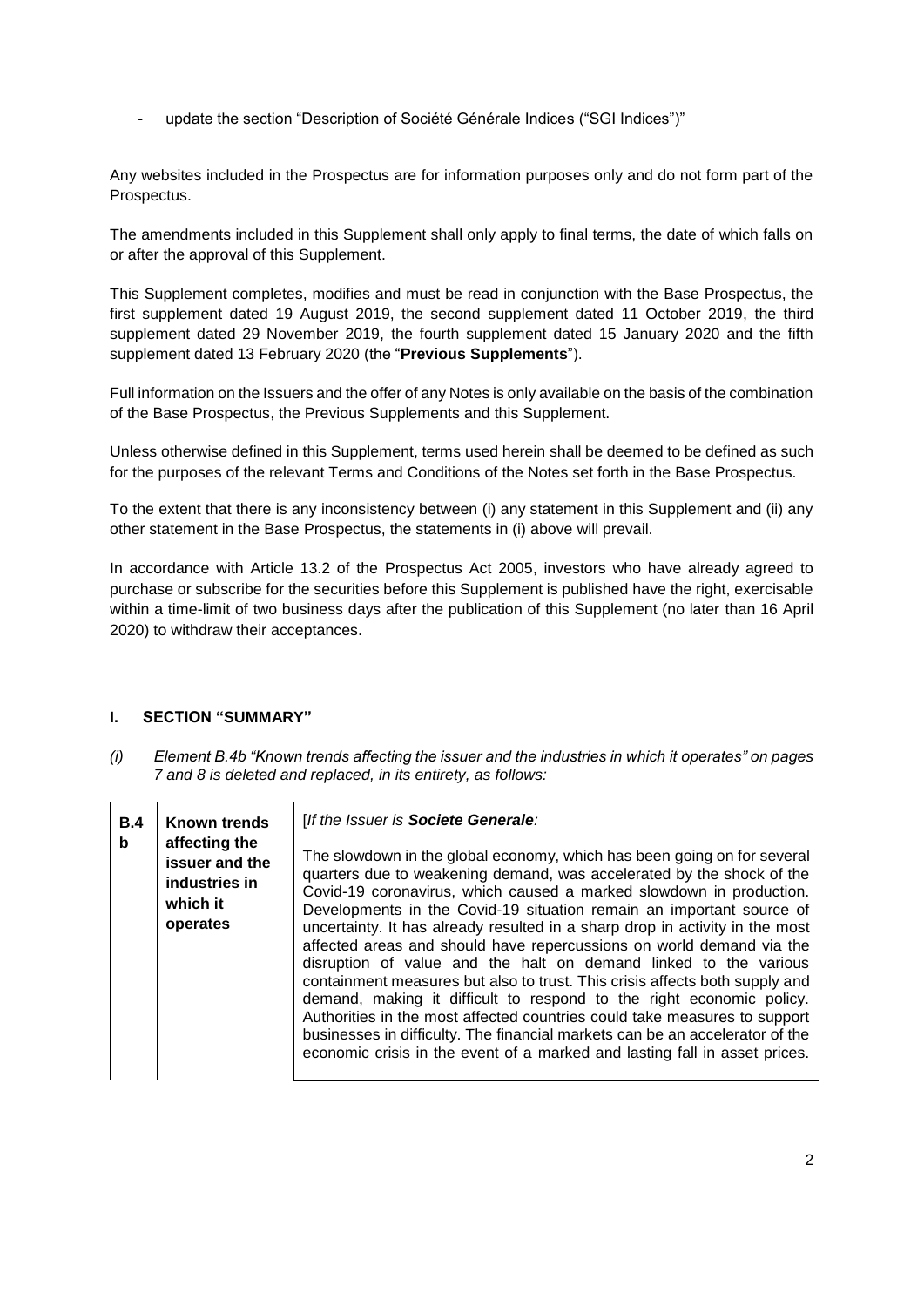The impact of this epidemic on the Group's results remains difficult to quantify.

In the longer term, the outlook will be strongly influenced by government responses to several major policy challenges. These include defining an appropriate policy mix to tackle weak structural growth and high indebtedness. A new approach to global governance is also necessary with respect to other major structural challenges such as trade tensions, climate change and digital transformation.

Central banks will continue to provide stimulus, but monetary policy accommodation risks being less effective, especially given that the financial leverage cycle is stretched and that macroprudential authorities, not least in Europe, are likely to respond with tightening. The situation has triggered calls for a more aggressive use of fiscal policy.

The withdrawal of the United Kingdom from the European Union at the end of January 2020 is also a negative factor. Negotiations are currently seeking to cement the future economic relationship between the UK and the 27-member European Union (EU27) that will enter into effect when the transition period ends on 31 December 2020. During the transition, the relationship between the UK and the EU27 will continue to function as before, but a risk subsists of a hard Brexit at the end of the transition period despite the introduction of an Irish backstop.

The global economy also faces challenges stemming from the need to address climate change and industry transformation to adapt to new digital technologies and automation, at the risk of further widening the gap between high- and low-skilled workers.

In emerging economies, headwinds coming from slower trade also dampened growth in Asia, albeit still the fastest-growing region in the world. Expansion is poised to moderate in emerging Europe. While financial conditions remain benign, especially since US monetary easing, emerging markets face large corporate debt repayments over 2019-2021 and are still vulnerable to changing markets. In China, the authorities are facing different challenges including structural economic slowdown, trade tensions with the US and the repercussions of the coronavirus outbreak. That said, given burgeoning debt levels, the Chinese authorities are taking a cautious approach to policy easing to support activity and avoid a hard landing, while keeping an eye on future stability.

As far as the regulatory landscape is concerned, 2019 was chiefly dominated by:

- the ratification of the Risk Reduction Package by the European trialogue - the European Parliament, the European Commission and the European Council - that notably comprises the new CRR2, CRD5 and BRRD2 regulations and directives;
- progress by European authorities in rolling out European action plans aimed at consolidating the balance sheets of European banks with respect to their non-performing loans (NPLs), in addition to many other initiatives such as the broad stabilisation of measures related to minimum loss coverage with prudential provisions (the NPL backstop);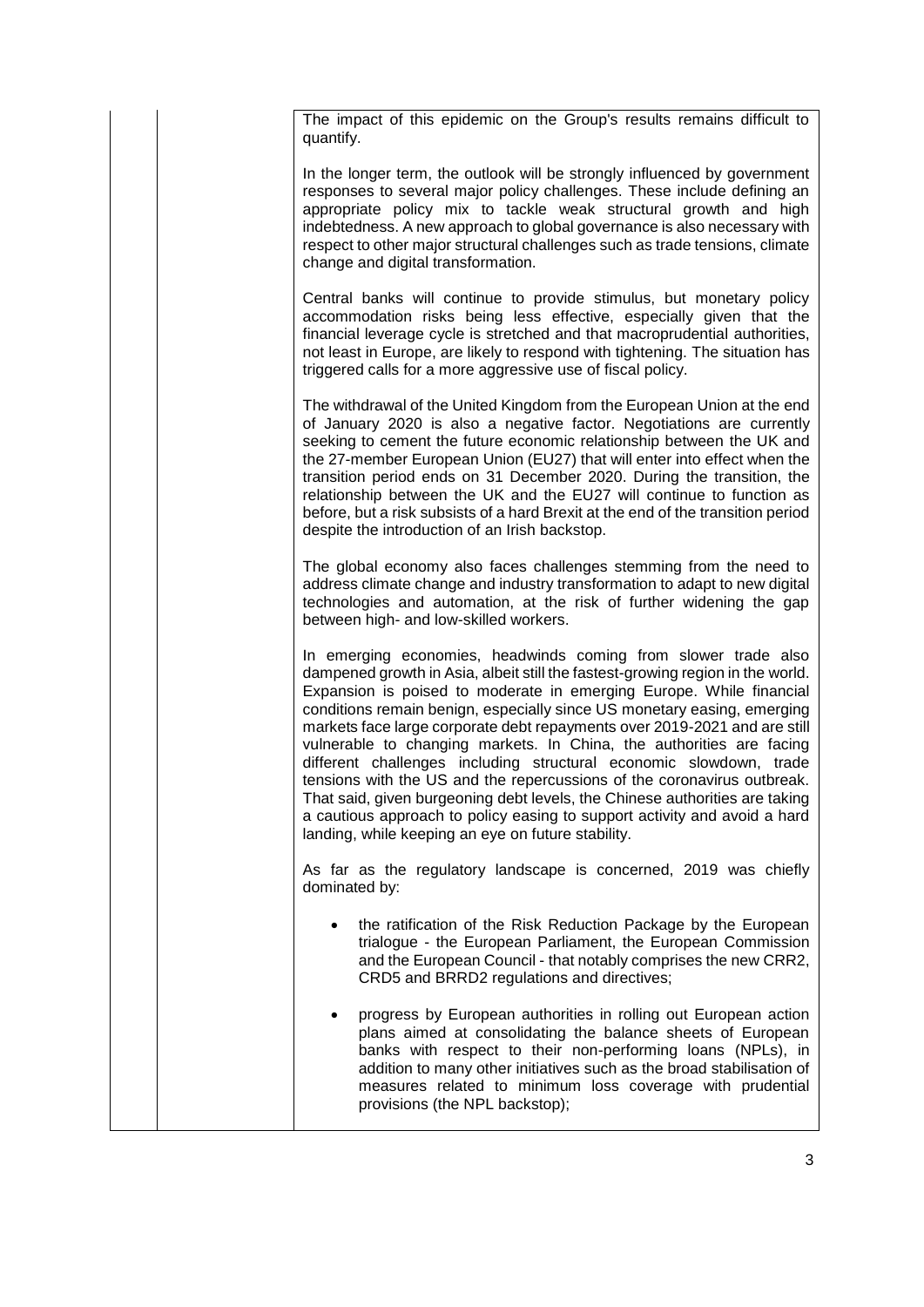| increased interest in cyber risk on the part of international<br>$\bullet$<br>authorities, paired with greater and shared awareness by<br>European authorities of the need for banks to reinforce their cyber-<br>resilience;                                                                                           |
|-------------------------------------------------------------------------------------------------------------------------------------------------------------------------------------------------------------------------------------------------------------------------------------------------------------------------|
| the ongoing European legislative process for the legislative<br>package on sustainable finance, one of the highlights being a<br>political agreement by the Council of the European Union on the<br>taxonomy of activities with sustainable objectives;                                                                 |
| follow-up of preparations for Brexit and its regulatory implications;                                                                                                                                                                                                                                                   |
| the strengthening of the normative framework for the fight against<br>money laundering and the financing of terrorism ("LCB-FT") by the<br>publication of an order and two implementing decrees, which<br>transpose into French law the fourth directive drawn up in the<br>framework of the 2016 European action plan. |
| For 2020, certain aspects mentioned above will be subject to further<br>regulatory and even supervisory scrutiny.]                                                                                                                                                                                                      |
| [If the Issuer is SG Issuer or SG Option Europe: The Issuer expects to<br>continue its activity in accordance with its corporate objects over the course<br>of 2020.]                                                                                                                                                   |

*(ii) Element B.12 "Selected historical key financial information regarding the issuer" on pages 9, 10 and 11 is deleted and replaced, in its entirety, as follows:* 

| <b>B.12</b> | <b>Selected</b><br>historical key<br>financial<br>information<br>regarding the<br>issuer |                                                             | Year ended<br>31.12.2019<br>(audited) | <b>Year ended</b><br>31.12.2018<br>(audited) |
|-------------|------------------------------------------------------------------------------------------|-------------------------------------------------------------|---------------------------------------|----------------------------------------------|
|             |                                                                                          | <b>Results</b> (in millions of euros)                       |                                       |                                              |
|             |                                                                                          | Net Banking Income                                          | 24,671                                | 25,205                                       |
|             |                                                                                          | Operating income                                            | 5,666                                 | 6,269                                        |
|             |                                                                                          | Underlying Group Net income (1)                             | 4,061                                 | $4,725^{(2)}$                                |
|             |                                                                                          | Reported Group Net income                                   | 3,248                                 | 3,864                                        |
|             |                                                                                          | French retail Banking                                       | 1,131                                 | 1,237                                        |
|             |                                                                                          | International Retail Banking &<br><b>Financial Services</b> | 1,955                                 | 2,065                                        |
|             |                                                                                          | <b>Global Banking and Investor</b><br><b>Solutions</b>      | 958                                   | 1,197                                        |
|             |                                                                                          | Corporate Centre                                            | (796)                                 | $(378)^{(2)}$                                |
|             |                                                                                          | Net cost of risk                                            | (1,278)                               | (1,005)                                      |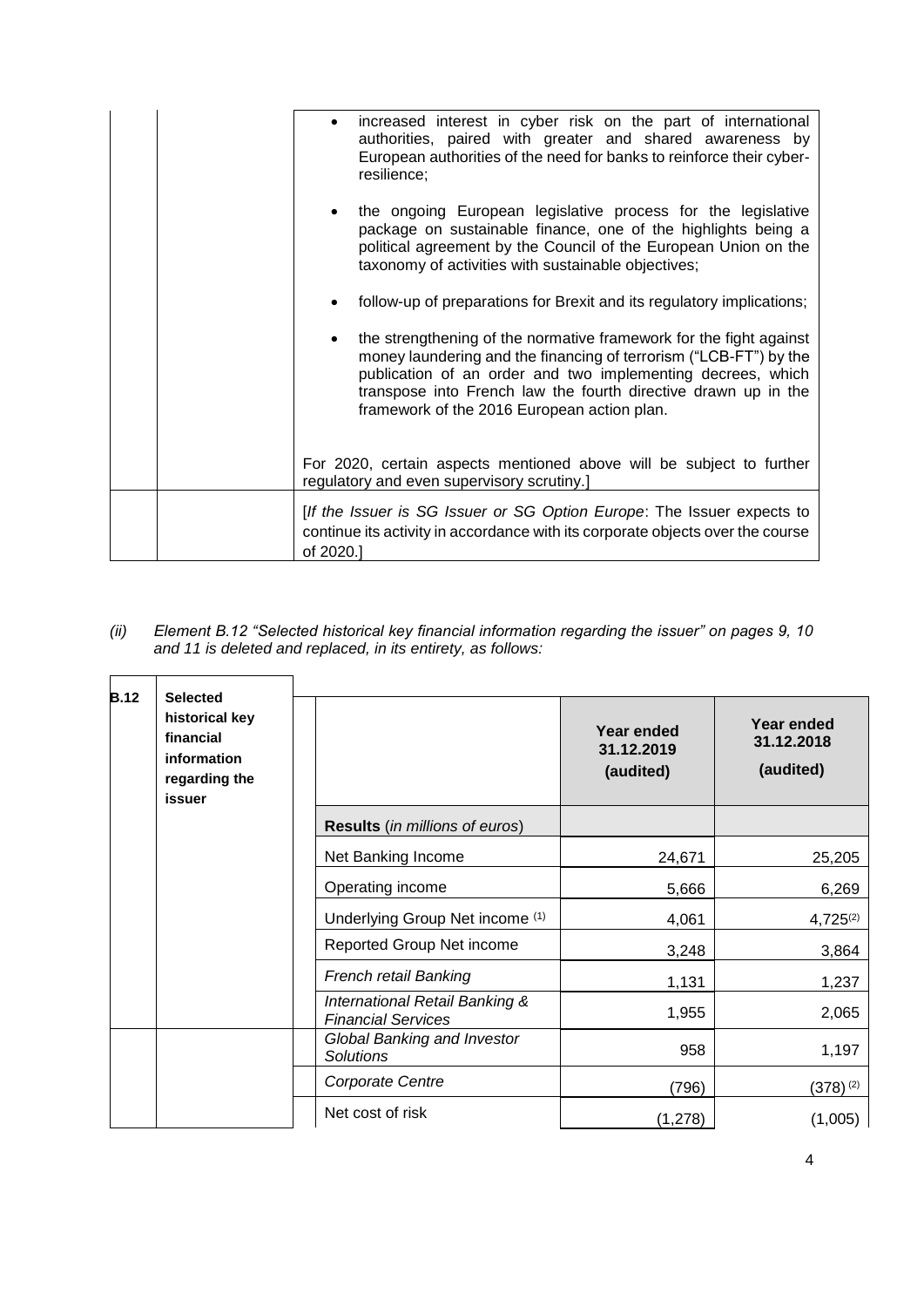|  | Underlying ROTE ** (1)                                                                                                                                                                                                                                                                                                                                                                                                                                                                                                                                                            |                                             |                                       |            | 7.6%                                               |                                          | 9.7%      |
|--|-----------------------------------------------------------------------------------------------------------------------------------------------------------------------------------------------------------------------------------------------------------------------------------------------------------------------------------------------------------------------------------------------------------------------------------------------------------------------------------------------------------------------------------------------------------------------------------|---------------------------------------------|---------------------------------------|------------|----------------------------------------------------|------------------------------------------|-----------|
|  | Tier 1 Ratio **                                                                                                                                                                                                                                                                                                                                                                                                                                                                                                                                                                   |                                             |                                       |            | 15.1%                                              |                                          | 13.4%     |
|  | Cash flow statements (in<br>millions of euros)                                                                                                                                                                                                                                                                                                                                                                                                                                                                                                                                    |                                             |                                       |            |                                                    |                                          |           |
|  | cash equivalent                                                                                                                                                                                                                                                                                                                                                                                                                                                                                                                                                                   | Net inflow (outflow) in cash and            |                                       |            | 6,824                                              |                                          | (17, 617) |
|  |                                                                                                                                                                                                                                                                                                                                                                                                                                                                                                                                                                                   | <b>Activity</b> (in billions of euros)      |                                       |            |                                                    |                                          |           |
|  | Total assets and liabilities                                                                                                                                                                                                                                                                                                                                                                                                                                                                                                                                                      |                                             |                                       |            | 1,356.3                                            |                                          | 1,309.4   |
|  | costs                                                                                                                                                                                                                                                                                                                                                                                                                                                                                                                                                                             | Customer loans at amortised                 |                                       |            | 450.2                                              |                                          | 447.2     |
|  | Customer deposits                                                                                                                                                                                                                                                                                                                                                                                                                                                                                                                                                                 |                                             |                                       |            | 418.6                                              |                                          | 416.8     |
|  | Equity (in billions of euros)                                                                                                                                                                                                                                                                                                                                                                                                                                                                                                                                                     |                                             |                                       |            |                                                    |                                          |           |
|  | Share                                                                                                                                                                                                                                                                                                                                                                                                                                                                                                                                                                             | Shareholders' equity, Group                 |                                       |            | 63.5                                               |                                          | 61.0      |
|  | Non-controlling Interests                                                                                                                                                                                                                                                                                                                                                                                                                                                                                                                                                         |                                             |                                       |            | 5.0                                                |                                          | 4.8       |
|  |                                                                                                                                                                                                                                                                                                                                                                                                                                                                                                                                                                                   |                                             |                                       |            |                                                    |                                          |           |
|  | 31st, 2019 (EUR 1,309 billion at December 31st, 2018).<br>** These financial ratios are neither audited nor subjected to a limited<br>review.<br>(1) Adjusted for exceptional items.<br>(2) As from January 1st 2019, in accordance with the amendment to IAS<br>12 "Income Tax", the tax saving related to the payment of coupons<br>on undated subordinated and deeply subordinated notes, previously<br>recorded in consolidated reserves, is now recognised in income on<br>the "Income tax" line; 2018 comparative data have been restated).<br>[If the Issuer is SG Issuer. |                                             |                                       |            |                                                    |                                          |           |
|  | (in $K \in \mathcal{E}$ )                                                                                                                                                                                                                                                                                                                                                                                                                                                                                                                                                         | Half year<br>30.06.2019<br>(non<br>audited) | Year ended<br>31.12.2018<br>(audited) |            | <b>Half year</b><br>30.06.2018<br>(non<br>audited) | Year<br>ended<br>31.12.2017<br>(audited) |           |
|  | <b>Total</b>                                                                                                                                                                                                                                                                                                                                                                                                                                                                                                                                                                      | 33,557                                      |                                       | 68,302     | 29,760                                             | 92,353                                   |           |
|  | Revenue<br><b>Profit</b><br>before tax                                                                                                                                                                                                                                                                                                                                                                                                                                                                                                                                            | 350                                         |                                       | 251        | 148                                                | 105                                      |           |
|  | <b>Profit for</b><br>the<br>financial<br>period/year                                                                                                                                                                                                                                                                                                                                                                                                                                                                                                                              | 263                                         |                                       | 187        | 126                                                | 78                                       |           |
|  | <b>Total</b><br><b>Assets</b>                                                                                                                                                                                                                                                                                                                                                                                                                                                                                                                                                     | 55,465,073                                  |                                       | 49,362,650 | 49,149,860                                         | 48,026,909                               |           |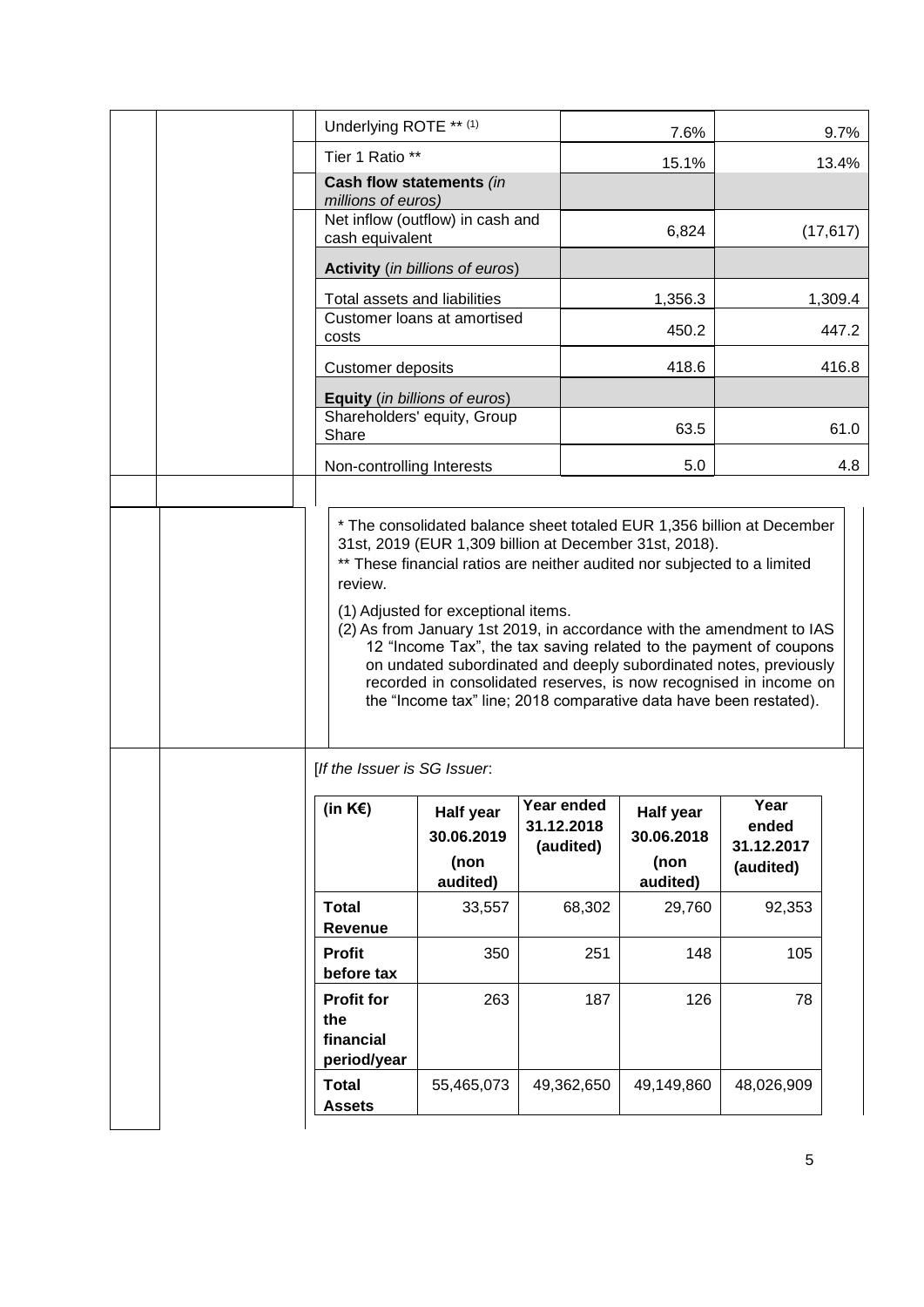| Statement as no<br>material adverse<br>change in the<br>prospects of the<br>issuer since the<br>date of its last<br>published<br>audited financial                              | [If the Issuer is SG Issuer:<br>There has been no material adverse change in the prospects of the Issuer since<br>31 December 2018.]<br>[If the Issuer is Société Générale:<br>Save as disclosed in the Sixth Supplement, namely the future economic impacts<br>linked to the current situation with Covid-19, there has been no material adverse                                                                                                                                |
|---------------------------------------------------------------------------------------------------------------------------------------------------------------------------------|----------------------------------------------------------------------------------------------------------------------------------------------------------------------------------------------------------------------------------------------------------------------------------------------------------------------------------------------------------------------------------------------------------------------------------------------------------------------------------|
| statements                                                                                                                                                                      | change in the prospects of the Issuer since 31 December 2019.]                                                                                                                                                                                                                                                                                                                                                                                                                   |
| <b>Significant</b><br>changes in the<br>issuer's financial<br>or trading<br>position<br>subsequent to<br>the period<br>covered by the<br>historical<br>financial<br>information | [If the Issuer is SG Issuer:<br>Not Applicable. There has been no significant change in the financial or trading<br>position of the Issuer since 30 June 2019.]<br>[If the Issuer is Société Générale:<br>Not Applicable. Save as disclosed in the Sixth Supplement, namely the future<br>economic impacts linked to the current situation with Covid-19, there has been<br>no significant change in the financial or trading position of the Issuer since 31<br>December 2019.] |

*(iii) Element B.13 "Recent events particular to the issuer which are to a material extent relevant to the evaluation of the issuer's solvency" on page 11 is deleted and replaced, in its entirety, as follows:* 

| <b>B.13</b> | <b>Recent events</b><br>particular to the<br>issuer which<br>are to a material<br>extent relevant<br>to the<br>evaluation of<br>the issuer's<br>solvency | Not Applicable. Save as disclosed in the Sixth Supplement, namely the<br>future economic impacts linked to the current situation with Covid-19, there<br>have been no recent events particular to the Issuer which are to a material<br>extent relevant to the evaluation of the Issuer's solvency. |
|-------------|----------------------------------------------------------------------------------------------------------------------------------------------------------|-----------------------------------------------------------------------------------------------------------------------------------------------------------------------------------------------------------------------------------------------------------------------------------------------------|
|-------------|----------------------------------------------------------------------------------------------------------------------------------------------------------|-----------------------------------------------------------------------------------------------------------------------------------------------------------------------------------------------------------------------------------------------------------------------------------------------------|

*(iv) Element D.2 "Key information on the key risks that are specific to the issuer [and the guarantor" on pages 31, 32 and 33 is modified as follows, with provisions added in red and provisions deleted in green:* 

| D.2 |                                                  | <b>Key</b> information An investment in the Notes involves certain risks which should be<br>on the key risks assessed prior to any investment decision. |
|-----|--------------------------------------------------|---------------------------------------------------------------------------------------------------------------------------------------------------------|
|     | $\frac{1}{2}$ that are specific to $\frac{1}{2}$ |                                                                                                                                                         |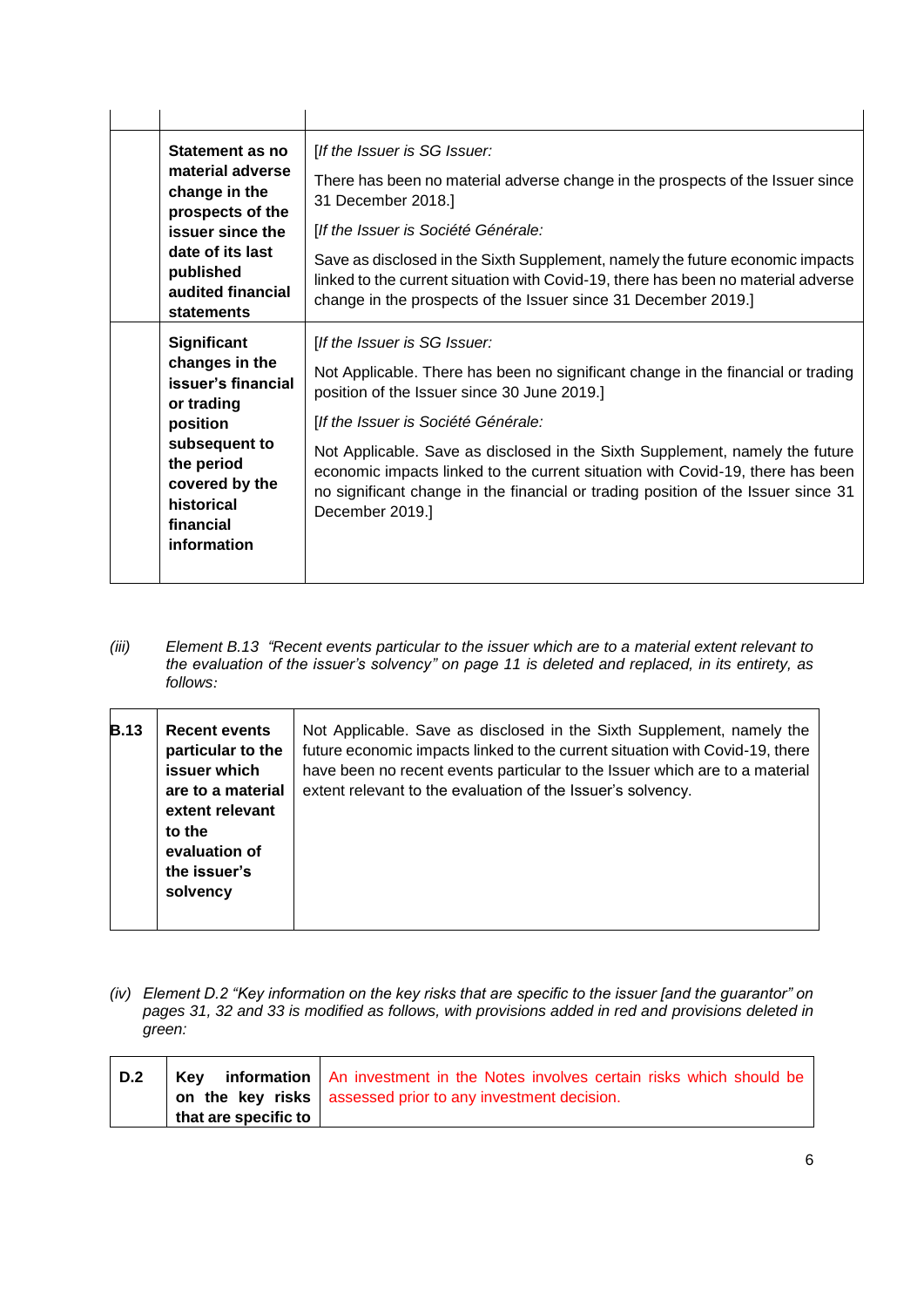| the issuer [and the<br>guarantor] | The following categories of risk factors are identified:                                                                                                                                                                                                                                                                                         |
|-----------------------------------|--------------------------------------------------------------------------------------------------------------------------------------------------------------------------------------------------------------------------------------------------------------------------------------------------------------------------------------------------|
|                                   | Risks related to the macroeconomic, market and<br>regulatory environments                                                                                                                                                                                                                                                                        |
|                                   | The global economic and financial context, as well as the<br>context of the markets in which the Group operates, may<br>adversely affect the Group's activities, financial position and<br>results of operations.                                                                                                                                |
|                                   | Brexit and its impact on financial markets and the economic<br>environment could have an adverse effect on the Group's<br>activities and results of operations.                                                                                                                                                                                  |
|                                   | The Group is subject to an extensive supervisory and<br>regulatory framework in each of the countries in which it<br>operates and changes in this regulatory framework could have<br>a significant effect on the Group's businesses, financial<br>position, costs, as well as on the financial and economic<br>environment in which it operates. |
|                                   | Brexit and its impact on financial markets and the economic<br>environment could have an adverse effect on the Group's<br>activities and results of operations.                                                                                                                                                                                  |
|                                   | Risks related to the implementation of the Group's strategic<br>plan.                                                                                                                                                                                                                                                                            |
|                                   | Increased competition from banking and non-banking<br>operators could have an adverse effect on the Group's<br>business and results, both in its French domestic market and<br>internationally.                                                                                                                                                  |
|                                   | <b>Credit and counterparty risks</b>                                                                                                                                                                                                                                                                                                             |
|                                   | The Group is exposed to counterparty and concentration risks,<br>which may have a material adverse effect on the Group's<br>business, results of operations and financial position.                                                                                                                                                              |
|                                   | The financial soundness and conduct of other financial<br>institutions and market participants could adversely affect the<br>Group.                                                                                                                                                                                                              |
|                                   | The Group's results of operations and financial position could<br>be adversely affected by a late or insufficient provisioning of<br>credit exposures.                                                                                                                                                                                           |
|                                   | <b>Market and structural risks</b><br>$\bullet$                                                                                                                                                                                                                                                                                                  |
|                                   | Changes and volatility in the financial markets may have a<br>material adverse effect on the Group's business and the results<br>of market activities.                                                                                                                                                                                           |
|                                   | Changes in interest rates may adversely affect the retail<br>banking activities.                                                                                                                                                                                                                                                                 |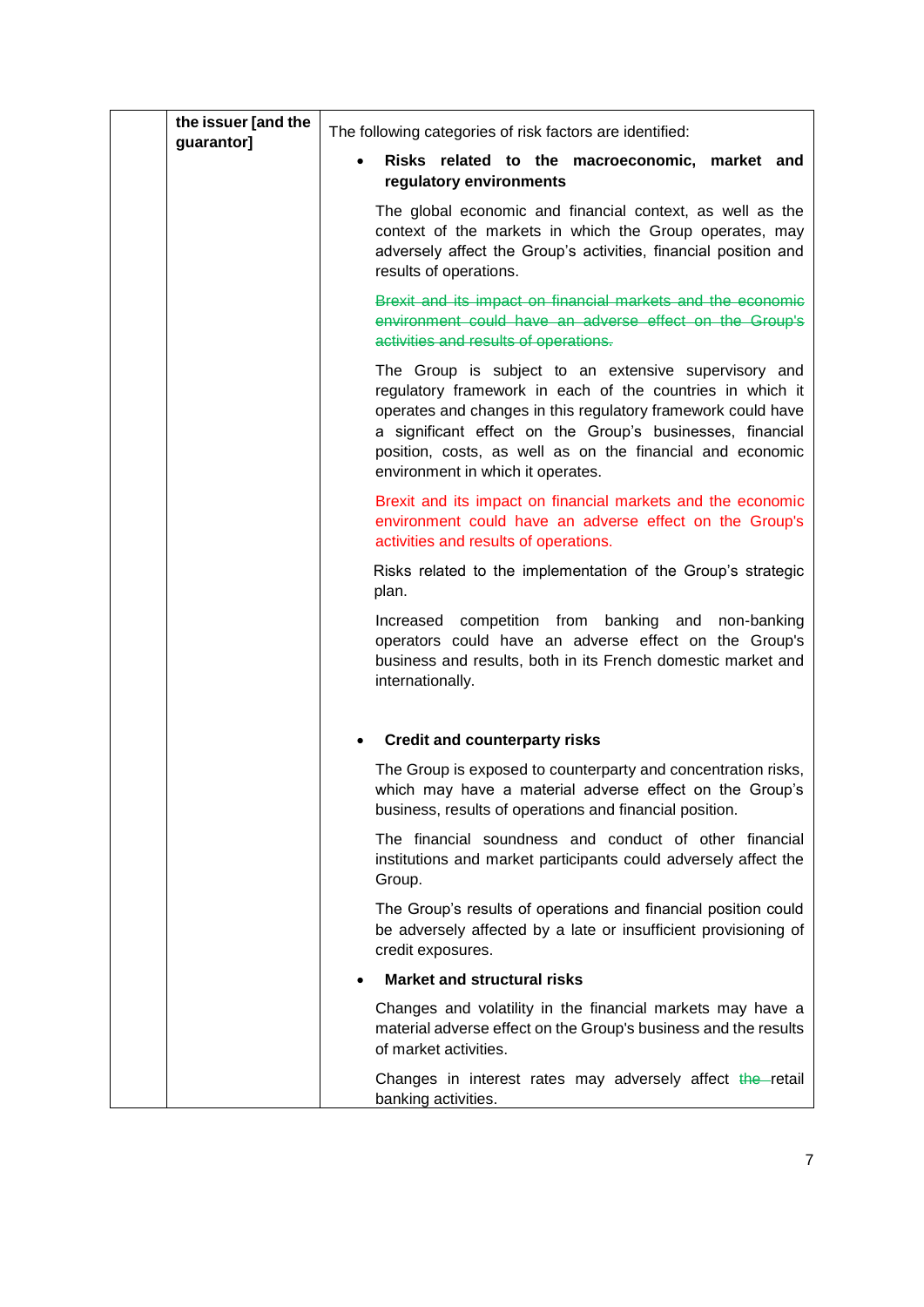| Fluctuations in exchange rates could adversely affect the<br>Group's results.                                                                                                                                                                                                                                       |
|---------------------------------------------------------------------------------------------------------------------------------------------------------------------------------------------------------------------------------------------------------------------------------------------------------------------|
| Operational risks (including risk of inappropriate<br>$\bullet$<br>conduct) and models risks                                                                                                                                                                                                                        |
| The Group is exposed to legal risks that could have a material<br>adverse effect on its financial position or results of operations.                                                                                                                                                                                |
| Operational failure, termination or capacity constraints affecting<br>institutions the Group does business with, or failure or breach<br>of the Group's information technology systems, could have an<br>adverse effect on the Group's business and result in losses and<br>damages to the reputation of the Group. |
| Reputational damage could harm the Group's competitive<br>position, its activity and financial condition.                                                                                                                                                                                                           |
| The Group's inability to attract and retain qualified employees<br>may adversely affect its performance.                                                                                                                                                                                                            |
| The models, in particular the Group's internal models, used in<br>strategic decision-making and in risk management systems<br>could fail or prove to be inadequate and result in financial losses<br>for the Group.                                                                                                 |
| The Group may incur losses as a result of unforeseen or<br>catastrophic events, including terrorist attacks or natural<br>disasters.                                                                                                                                                                                |
| <b>Liquidity and funding risks</b><br>$\bullet$                                                                                                                                                                                                                                                                     |
| A number of exceptional measures taken by governments,<br>central banks and regulators could have a material adverse<br>effect on the Group's cost of financing and its access to<br>liquiditey.                                                                                                                    |
| A downgrade in the Group's external rating or in the sovereign<br>rating of the French State could have an adverse effect on the<br>Group's cost of financing and its access to liquidity.                                                                                                                          |
| <b>Risks related to insurance activities</b>                                                                                                                                                                                                                                                                        |
| A deterioration in the market condition, and in particular a<br>significant increase or decrease in interest rates, could have a<br>material adverse effect on the life insurance activities of the<br>Group's Insurance business.                                                                                  |
| [Insert if the Issuer is SG Issuer or SG Option Europe: Since the<br>Issuer is part of the Group, these risk factors are applicable to the<br>Issuer.]                                                                                                                                                              |

## **II. SECTION "RISK FACTORS"**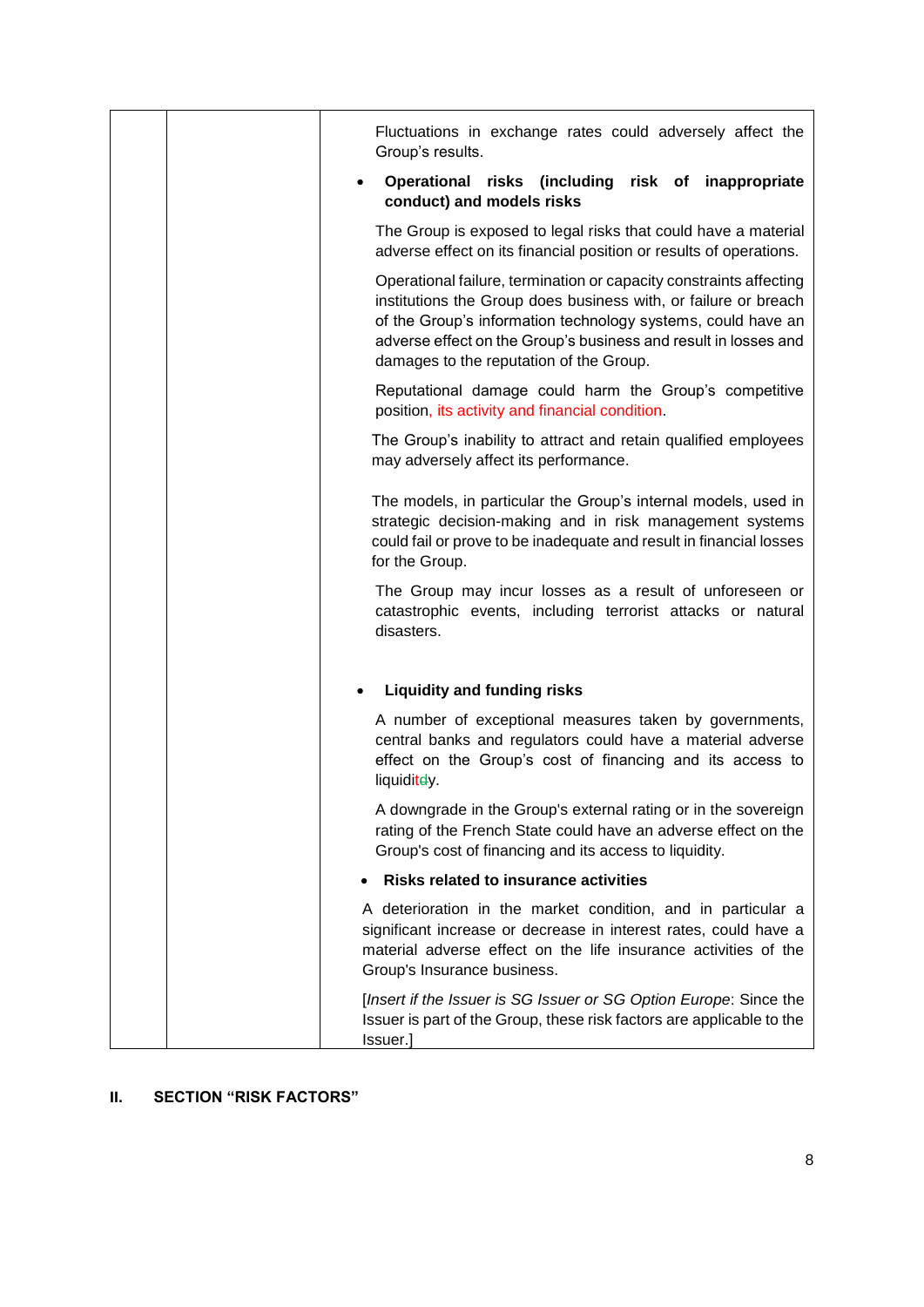*Paragraph 2.1 "The Group is exposed to the risks inherent in its core businesses" on pages 42 and 43 is amended with the provisions added in red and the provisions deleted in green as follows:*

## "**2.1 The Group is exposed to the risks inherent in its core businesses**

The following categories of risk factors are identified:

## • **Risks related to the macroeconomic, market and regulatory environments**

The global economic and financial context, as well as the context of the markets in which the Group operates, may adversely affect the Group's activities, financial position and results of operations.

Brexit and its impact on financial markets and the economic environment could have an adverse effect on the Group's activities and results of operations.

The Group is subject to an extensive supervisory and regulatory framework in each of the countries in which it operates and changes in this regulatory framework could have a significant effect on the Group's businesses, financial position, costs, as well as on the financial and economic environment in which it operates.

Brexit and its impact on financial markets and the economic environment could have an adverse effect on the Group's activities and results of operations.

Risks related to the implementation of the Group's strategic plan.

Increased competition from banking and non-banking operators could have an adverse effect on the Group's business and results, both in its French domestic market and internationally.

## • **Credit and counterparty risks**

The Group is exposed to counterparty and concentration risks, which may have a material adverse effect on the Group's business, results of operations and financial position.

The financial soundness and conduct of other financial institutions and market participants could adversely affect the Group.

The Group's results of operations and financial position could be adversely affected by a late or insufficient provisioning of credit exposures.

## • **Market and structural risks**

Changes and volatility in the financial markets may have a material adverse effect on the Group's business and the results of market activities. Changes in interest rates may adversely affect the retail banking activities.

Changes in interest rates may adversely affect retail banking activities.

Fluctuations in exchange rates could adversely affect the Group's results.

## • **Operational risks (including risk of inappropriate conduct) and models risks**

The Group is exposed to legal risks that could have a material adverse effect on its financial position or results of operations.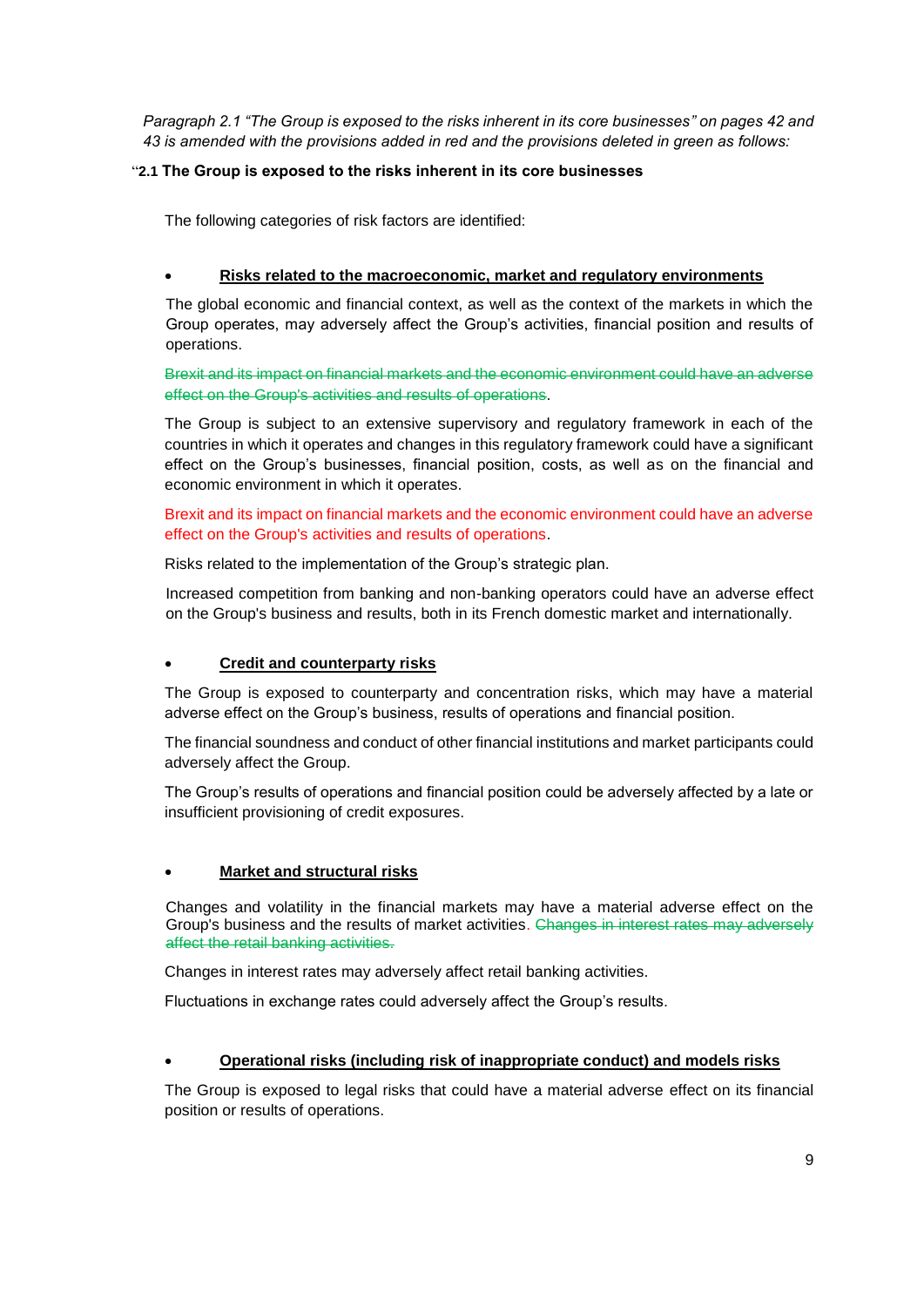Operational failure, termination or capacity constraints affecting institutions the Group does business with, or failure or breach of the Group's information technology systems, could have an adverse effect on the Group's business and result in losses and damages to the reputation of the Group.

Reputational damage could harm the Group's competitive position, its activity and financial condition.

The Group's inability to attract and retain qualified employees may adversely affect its performance.

The models, in particular the Group's internal models, used in strategic decision-making and in risk management systems could fail or prove to be inadequate and result in financial losses for the Group.

The Group may incur losses as a result of unforeseen or catastrophic events, including terrorist attacks or natural disasters.

## • **Liquidity and funding risks**

A number of exceptional measures taken by governments, central banks and regulators could have a material adverse effect on the Group's cost of financing and its access to liquididty.

A downgrade in the Group's external rating or in the sovereign rating of the French State could have an adverse effect on the Group's cost of financing and its access to liquidity.

#### • **Risks related to insurance activities**

A deterioration in the market condition, and in particular a significant increase or decrease in interest rates, could have a material adverse effect on the life insurance activities of the Group's Insurance business."

## **III. SECTION "DOCUMENTS INCORPORATED BY REFERENCE"**

*(i) First paragraph of paragraph 1.1 "Documents incorporated by reference relating to Société Générale" on page 110 is amended with the figure added in red and the figure deleted in green as follows:*

## "**1.1 Documents incorporated by reference relating to Société Générale**

To the extent that each of the documents incorporated by reference relating to Société Générale incorporates itself documents by reference, such documents shall not be deemed incorporated by reference herein. Any reference to documents incorporated by reference relating to Société Générale shall be deemed to exclude the parts referred to in (i), (ii) and (iii) in the paragraphs 1.1.1 to 1.1.67 below."

## *(ii) Paragraph 1.1.7 "2020 Universal Registration Document" on page 110 is added as follows:*

#### **"1.1.7 2020 Universal Registration Document**

The expression "**2020 Universal Registration Document**" means the English version of the *Document d'enregistrement universel 2020* of Société Générale, the French version of which was filed with the AMF on 12 March 2020 under no. D.20-0122, except for (i) the cover page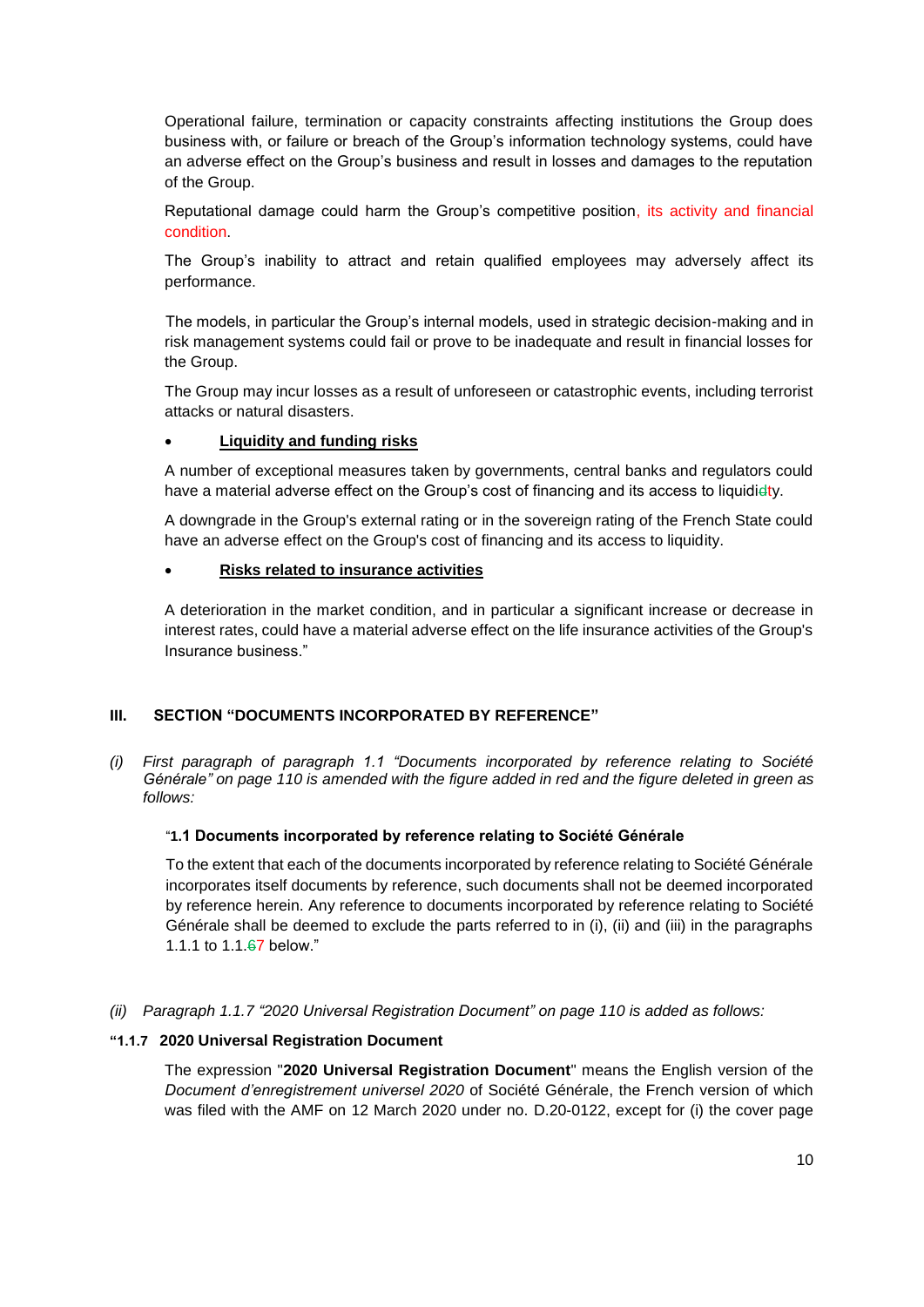containing the AMF textbox, (ii) the statement of the person responsible for the universal registration document and the annual financial report made by Mr. Frédéric Oudéa, Chief Executive Officer of Société Générale, page 568 and (iii) the cross reference tables, pages 569 to 572.

The cross reference table in relation to the 2020 Universal Registration Document appears in the paragraph 2.1.7 below."

*(iii) Paragraph 1.1.8 "Press release regarding the Board of Directors meeting of March 31st, 2020" on page 110 is added as follows:*

## **"1.1.8 Press release regarding the Board of Directors meeting of March 31st, 2020**

The expression "Press release regarding the Board of Directors meeting of March 31st, 2020" means the press release published by Société Générale on 31 March 2020, entitled "Board of Directors meeting of March 31st, 2020"."

## *" 2.1.7 2020 Universal Registration Document*

| Regulation EC 809/2004 of 29 April 2004                                                                                                                          | 2020 Universal<br><b>Registration</b><br><b>Document</b> |
|------------------------------------------------------------------------------------------------------------------------------------------------------------------|----------------------------------------------------------|
| <b>RISK FACTORS</b>                                                                                                                                              | 148-156                                                  |
| <b>INFORMATION ABOUT THE ISSUER</b>                                                                                                                              |                                                          |
| History and development of the company                                                                                                                           | $7 - 8$                                                  |
| Legal and commercial name of the Issuer                                                                                                                          | 550                                                      |
| Place of registration, registration number and legal entity identifier (LEI) of<br>the Issuer                                                                    | 550                                                      |
| Date of incorporation and the length of life of the Issuer                                                                                                       | 550                                                      |
| Domicile and legal form of the Issuer, applicable legislation, country of<br>incorporation, address and telephone number of its registered office and<br>website | 550                                                      |
| <b>BUSINESS OVERVIEW</b>                                                                                                                                         |                                                          |
| Principal activities                                                                                                                                             | $8-10; 49-55$                                            |
| Principal markets                                                                                                                                                | 8-15; 18-28; 30-31;<br>423-426                           |
| <b>ORGANISATIONAL STRUCTURE</b>                                                                                                                                  |                                                          |
| Summary description of the Group and the Issuer's position within it                                                                                             | $8-10$ ; 30-31                                           |
| <b>TREND INFORMATION</b>                                                                                                                                         | $16 - 17$                                                |
| ADMINISTRATIVE, MANAGEMENT AND SUPERVISORY BODIES AND<br><b>SENIOR MANAGEMENT</b>                                                                                |                                                          |

*<sup>(</sup>iv) Paragraph 2.1.7 "2020 Universal Registration Document" is added on page 115 as follows:*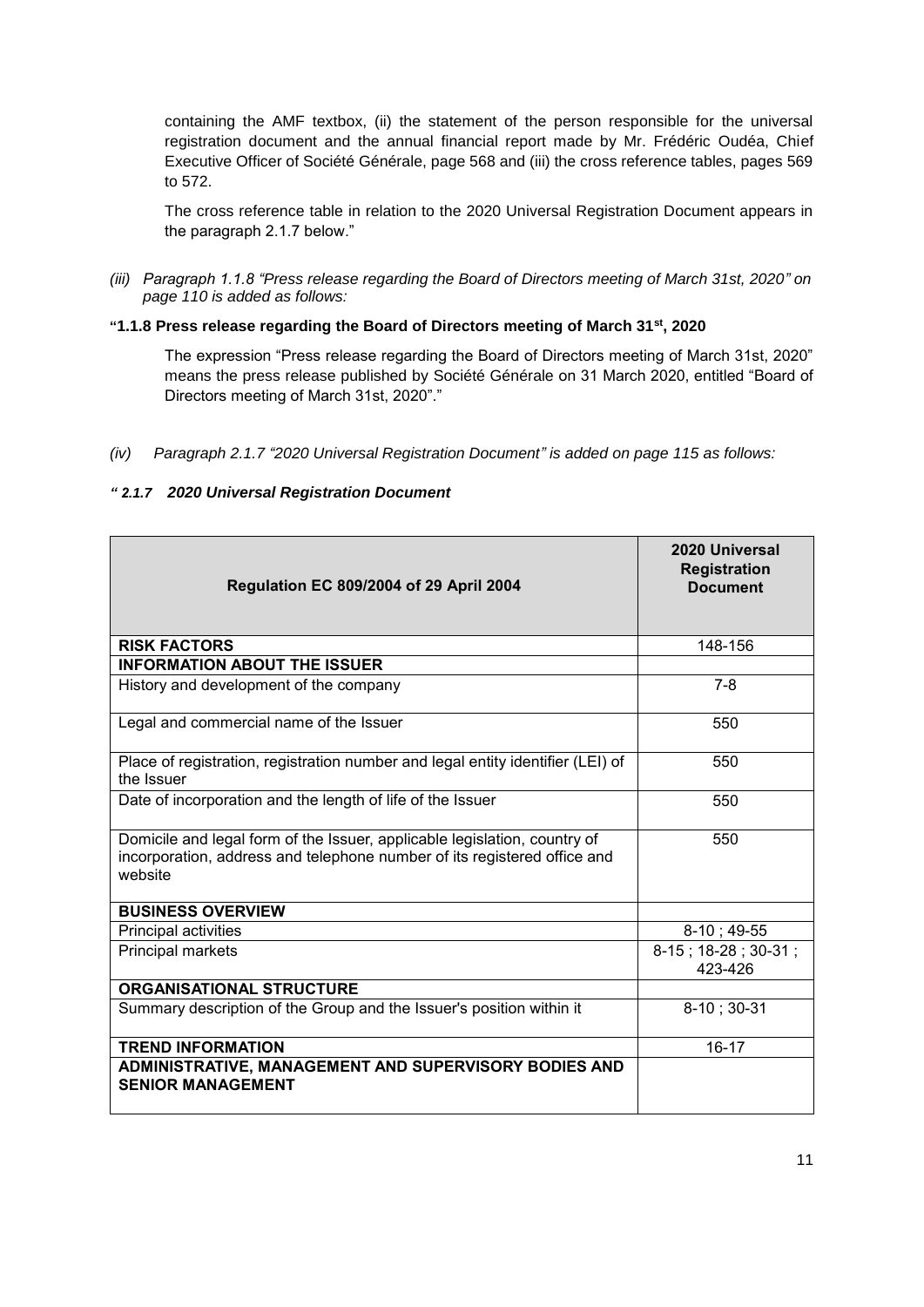| Board of Directors and senior management                                                                                                 | 70-101; 142                                                                                                     |
|------------------------------------------------------------------------------------------------------------------------------------------|-----------------------------------------------------------------------------------------------------------------|
| Administrative bodies and senior management's conflicts of interest                                                                      | 142                                                                                                             |
| <b>MAJOR SHAREHOLDERS</b>                                                                                                                |                                                                                                                 |
| Control of the Issuer                                                                                                                    | 545-546; 549                                                                                                    |
| <b>FINANCIAL INFORMATION CONCERNING THE ASSETS AND</b><br>LIABILITIES, FINANCIAL POSITION AND PROFITS AND LOSSES OF<br><b>THE ISSUER</b> |                                                                                                                 |
| <b>Historical financial information</b>                                                                                                  | 135; 147; 157-163;<br>172-173; 181;<br>183-186; 199-211;<br>$214 -$<br>219:<br>231-236; 310-473;<br>474-<br>540 |
| <b>Financial statements</b>                                                                                                              | 310-535                                                                                                         |
| <b>Consolidated Balance sheet</b>                                                                                                        | 310-311                                                                                                         |
| Consolidated income statement                                                                                                            | 312                                                                                                             |
| accounting policies and explanatory notes on the consolidated<br>financial statements                                                    | 316-468                                                                                                         |
| Parent Company Balance sheet                                                                                                             | 481-482                                                                                                         |
| Parent Company income statement                                                                                                          | 482                                                                                                             |
| accounting policies and explanatory notes on the annual financial<br>statements                                                          | 483-535                                                                                                         |
| Auditing of the historical annual financial information                                                                                  | 469-473; 536-540                                                                                                |
| Age of latest financial information                                                                                                      |                                                                                                                 |
| Interim financial information                                                                                                            |                                                                                                                 |
| Legal and arbitration proceedings                                                                                                        | 247; 466-468; 533-<br>535                                                                                       |
| Significant changes in the Issuer's financial position                                                                                   | 63-64                                                                                                           |
| <b>MATERIAL CONTRACTS</b>                                                                                                                | 64                                                                                                              |

The information incorporated by reference that is not included in the cross-reference list, is considered as additional information"

## **IV. SECTION "FORM OF FINAL TERMS"**

*(i) In Part A "Contractual Terms",paragraph 25 "Masse" on pages 167 and 168 is amended with the provisions added in red and the provisions deleted in green as follows:*

**« 35. Masse:** [*In case of English Law Notes*: Not Applicable]

[*In the case of French Law Notes:* [No Masse as per Condition12(a)] [Full Masse as per Condition 12(b)] [Contractual Masse as per Condition 12(c)]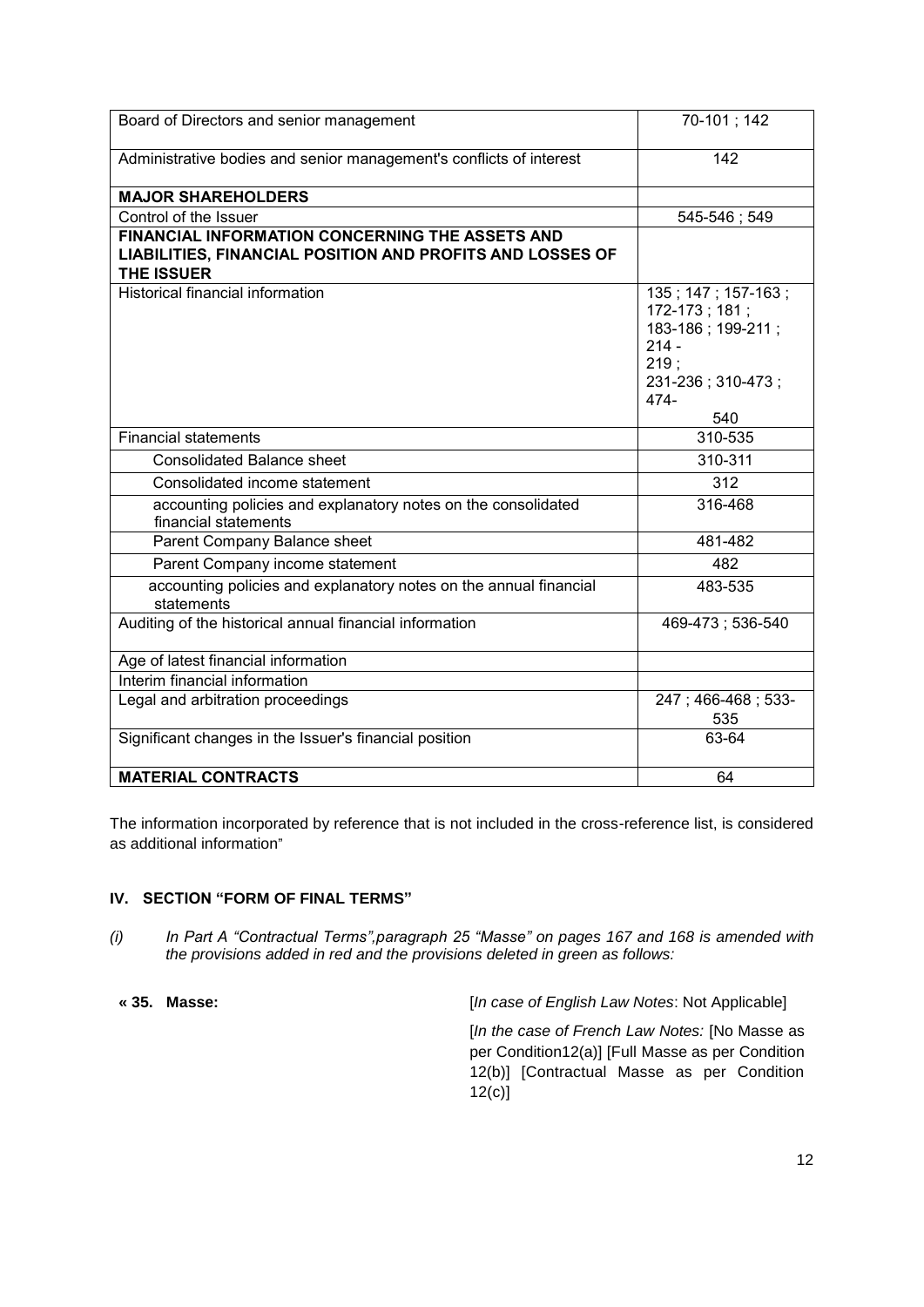*(Note that (i)* C*ondition 12 (a) (No Masse) is only applicable in respect of Notes with a denomination of, or which can only be traded in amounts of, at least €100,000 or its equivalent and (ii) Condition 12 (c) (Contractual Masse) is only applicable in respect of any Tranche of Notes issued (a) outside France or (b) with a Specified Denomination of at least €100,000 or its equivalent.*

*(If Condition 12 (b) (Full Masse) or (c) (Contractual Masse) applies, insert below details of Representative and remuneration, if any.)*

[[SCP SIMONIN – LE MAREC – GUERRIE, Huissier de Justice Associés, 54 rue Taitbout 75009 Paris]

[DIIS Group, Société par actions simplifiée, 12 rue Vivienne, 75002 Paris]

[[*If Representative is not neither SCP SIMONIN – LE MAREC – GUERRIER nor DIIS Group*: Name and address of the Representative of the Masse:  $[•]$ ]

*The Representative of the Masse [will receive a remuneration of €[*⚫*] per annum in connection with its functions] [will receive no remuneration in connection with its functions.]]* "

*(ii) In Part B "Other Information" paragraph 9 "Distribution" a new subparagraph is added on page 177 as follows:*

**[ [(ix)] [Name and address of the entity or the entities which have a firm commitment to act as intermediary(ies) in secondary trading, providing liquidity through bid and offer rates and description of the main terms of its or their commitment:**

#### [*specify*]]

## **V. SECTION "TERMS AND CONDITIONS OF THE FRENCH LAW NOTES"**

*The first paragraph of Condition 12.b.(ii) "Representative of the Masse" on page 310 is amended with the provisions added in red and the provisions deleted in green as follows:*

*"(ii) Representative of the* Masse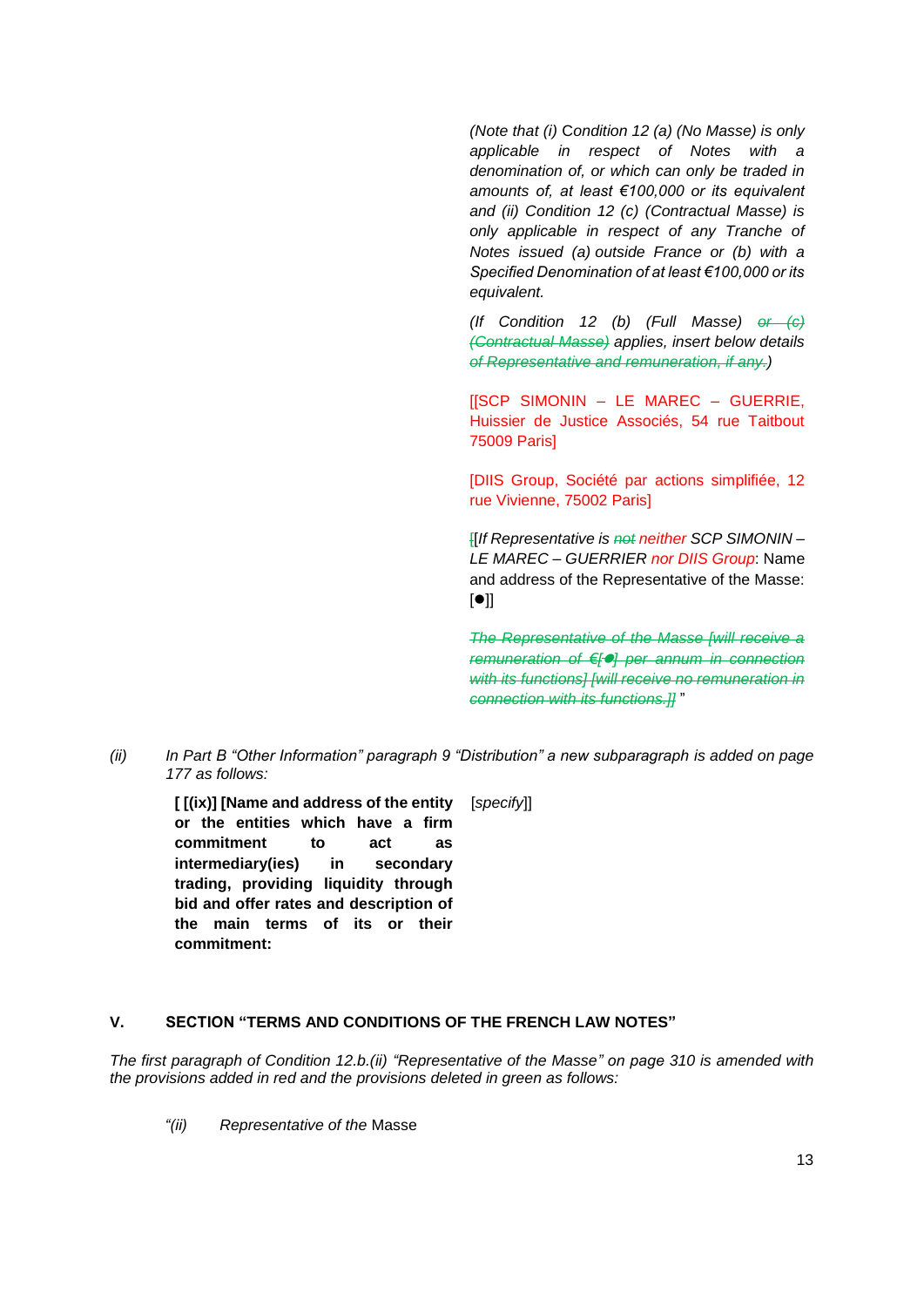Pursuant to Article L.228-51 of the French *Code de commerce*, the Representative will be either SCP SIMONIN – LE MAREC – GUERRIER, Huissier de Justice Associés, 54 rue Taitbout 75009 Paris or DIIS Group, *Société par actions simplifiée*, 12 rue Vivienne, 75002 Paris or any other Representative as set out in the applicable Final Terms. The Representative appointed in respect of the first Tranche of any Series of Notes will be the Representative of the single *Masse* of all Tranches in such Series. The Representative will be entitled to such remuneration in connection with its functions or duties as set out in the applicable Final Terms."

## **VI. SECTION "DESCRIPTION OF SOCIETE GENERALE"**

*(i) First sentence of paragraph 1 "Statutory Auditors" on page 774 is amended with the provisions added in red and the word deleted in green as follows:*

"For the financial years ended 31 December 2017 and, 31 December 2018 and 31 December 2019:"

*(ii) Paragraph 5 "Trend Information" on page 774 is amended with the provisions added in red and the provisions deleted in green as follows:*

## **"5. TREND INFORMATION**

Save as disclosed in the Sixth Supplement, namely the future economic impacts linked to the current situation with Covid-19, t<sub>There</sub> has been no material adverse change in the prospects of Société Générale and its consolidated subsidiaries (taken as a whole) since 31 December 2018 2019.

For information on any known trends regarding Société Générale, please refer to page 44 16 of the 2019-2020 Universal Registration Document incorporated by reference herein. "

*(iii) Subparagraph 9.1 "Legal and arbitration proceedings" on pages 774 and 775 is amended with the provisions added in red and the word deleted in green as follows:*

#### "**9.1 Legal and arbitration proceedings**

Save as disclosed on pages 460 to 463 and 523 to 525 of the 2019 Registration Document, on pages 139 to 143 of the 2019 Universal Registration Document, and on pages 31 to 33 of the First Amendment to the 2019 Universal Registration Document and on pages 247, 466 to 468 and 533 to 535 of the 2020 Universal Registration Document, for a period covering the last twelve months, there have been no legal or arbitration proceedings relating to claims or amounts which are material in the context of the issue of Notes thereunder to which Société Générale is a party nor, to the best of the knowledge and belief of Société Générale, are there any pending or threatened governmental, legal or arbitration proceedings relating to such claims or amounts which are material in the context of the issue of Notes thereunder which would in either case jeopardise the Issuer's ability to discharge its obligations in respect of the Notes.

See also paragraphs 1.1 and 2.1 in the section "Documents Incorporated by Reference" of this Base Prospectus."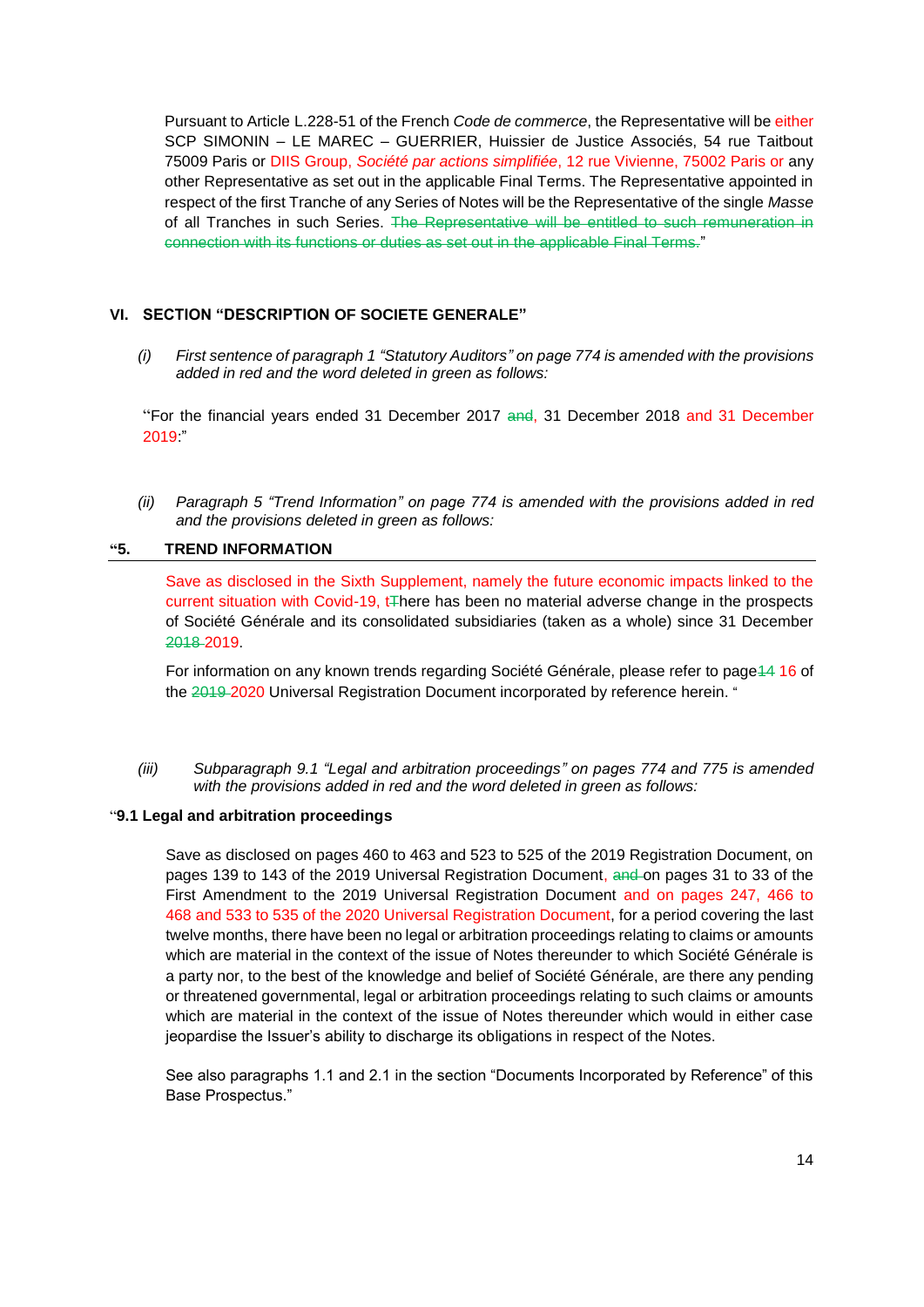*(iv) Subparagraph 9.2 "Significant change in the financial or trading position" on page 775 is amended with the provisions added in red and the provisions deleted in green as follows:*

#### "**9.2 Significant change in the financial or trading position**

Save as disclosed in the Sixth Supplement, namely the future economic impacts linked to the current situation with Covid-19,  $t$ There has been no significant change in the financial or trading position of Société Générale and its consolidated subsidiaries (taken as a whole) since 30 September 31 December 2019."

#### *(v) Subparagraph 9.3 "Recent Events" on page 775 is amended with the provisions added as follows:*

"The following is an extract from Fitch's press release dated 30 March 2020 relating to Société Générale "Fitch Takes Action on 8 French Banking Groups On Coronavirus Growth Uncertainties":

Fitch has placed SG's 'A' Long-Term IDR, 'a' VR and its long-term deposit and debt ratings on RWN because the economic fallout from the pandemic represents a near-term risk to SG's ratings. This is because the bank enters the economic downturn with moderate rating headroom in particular in a scenario where earnings generation could be materially weakened and would dampen its organic capital generation.

The group is in the middle of a refocusing strategy, which saw it exit from many central and eastern European countries, which is yet to produce results in terms of profitability and business development. The bank's ratings remain supported by a diversified company profile, resilient earnings generation and a sound liquidity profile. We believe the economic and financial market fallout from the pandemic creates additional downside risks to our assessment of its operating environment, management and strategy, in particular execution, and earnings relative to when we last reviewed the bank's ratings.

Fitch has affirmed the 'F1' Short-Term IDR, short-term deposit and short-term senior preferred debt ratings of SG as we do not expect the RWN on the bank's VR and Long-Term IDR to result in a downgrade by more than one notch, which would remain commensurate with the current short-term ratings.

As a result of the rating actions on SG, Fitch has placed on RWN the 'A+' long-term senior preferred debt rating of Societe Generale Acceptance N.V. that is guaranteed by SG and the 'A' Long-Term IDR of Compagnie Generale de Location d'Equipement S.A. (CGLE) with no change to its SR. Fitch has affirmed the Short-Term IDR and debt rating of CGLE for the same reason as its parent's.

SG's Tier 2 debt has been downgraded by one notch to 'BBB+', removed from UCO and placed on RWN. The downgrade reflects the change in baseline notching for loss-severity to two notches (from one previously) from the VR. This reflects our view that recoveries are likely to be poor for this type of debt in case of default/non-performance of the bank.

SG's deeply subordinated AT1 debt has been upgraded by one notch to 'BBB-', removed from UCO and placed on RWN. The upgrade reflects a change in baseline notching to four notches (from the previous five) from the VR, reflecting a reduction in incremental non-performance risk relative to our previous assumptions. Our assessment is based on the bank operating with a CET1 ratio that is materially above coupon-omission points and the presence of substantial distributable reserves and our expectation that this will continue. »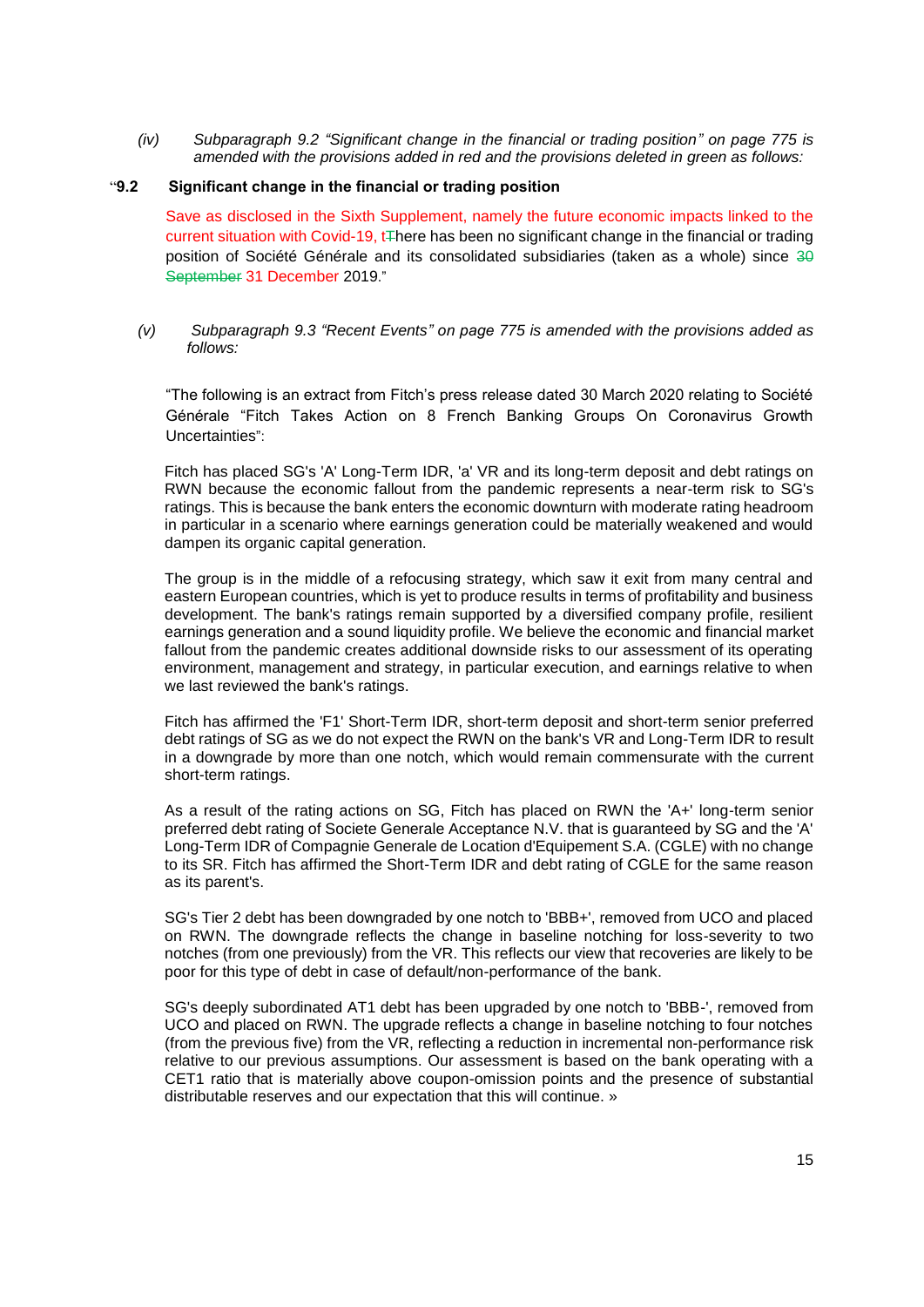### **VII. SECTION "GENERAL INFORMATION"**

*Subparagraph (b) under paragraph 5 "Availability of Documents" on page 876 is amended with the provisions added in red and the word deleted in green as follows:*

"(b) the 2018 Registration Document, the 2019 Registration Document, the First Update to the 2019 Registration Document, the 2019 Universal Registration Document, First Amendment of the Universal Registration Document, and Second Amendment of the Universal Registration Document and the 2020 Universal Registration Document;"

## **VIII. SECTION "DESCRIPTION OF SOCIETE GENERALE INDICES ("SGI INDICES")"**

*The description of the SGI Index "Global Rotation Funds EUR Index (EUR – Excess Return)" from page 804 is deleted and replaced, in its entirety, as follows:*

# **Global Rotation Funds EUR Index** (EUR – Excess Return)

### **1. Index Rules Summary**

#### **1.1 Index Description**

*"*

The Global Rotation Funds EUR Index (the "**Index**", displayed on Bloomberg page **SGMDGRFE** <Index>), with an index launch date on the December 4th 2019 (the "**Index Launch Date**"), aims to provide the performance of a dynamic multi-asset basket of mutual funds (each, a "**Basket Component**", together the "**Net Funded Basket**") with a volatility control mechanism.

The Index is calculated and published by COMPASS Financial Technologies SA (the "**Index Calculation Agent**") and is sponsored by Société Générale (the "**Index Sponsor**").

Main Characteristics

| <b>Bloomberg ticker:</b>      | <b>SGMDGRFE</b> <lndex></lndex>                                |
|-------------------------------|----------------------------------------------------------------|
| Type of Return:               | Excess Return                                                  |
| <b>Calculation Frequency:</b> | Dailv                                                          |
| <b>Publication Time:</b>      | End of Day                                                     |
| Index Launch Date:            | December 4th 2019                                              |
| <b>Currency:</b>              | <b>FUR</b>                                                     |
| <b>Fees and Costs:</b>        | As specified under the "Index Fees and Costs" section<br>helow |
| <b>Index Asset Class:</b>     | Multi-Asset                                                    |
| <b>Index Components:</b>      | Equity Instrument and Market Data                              |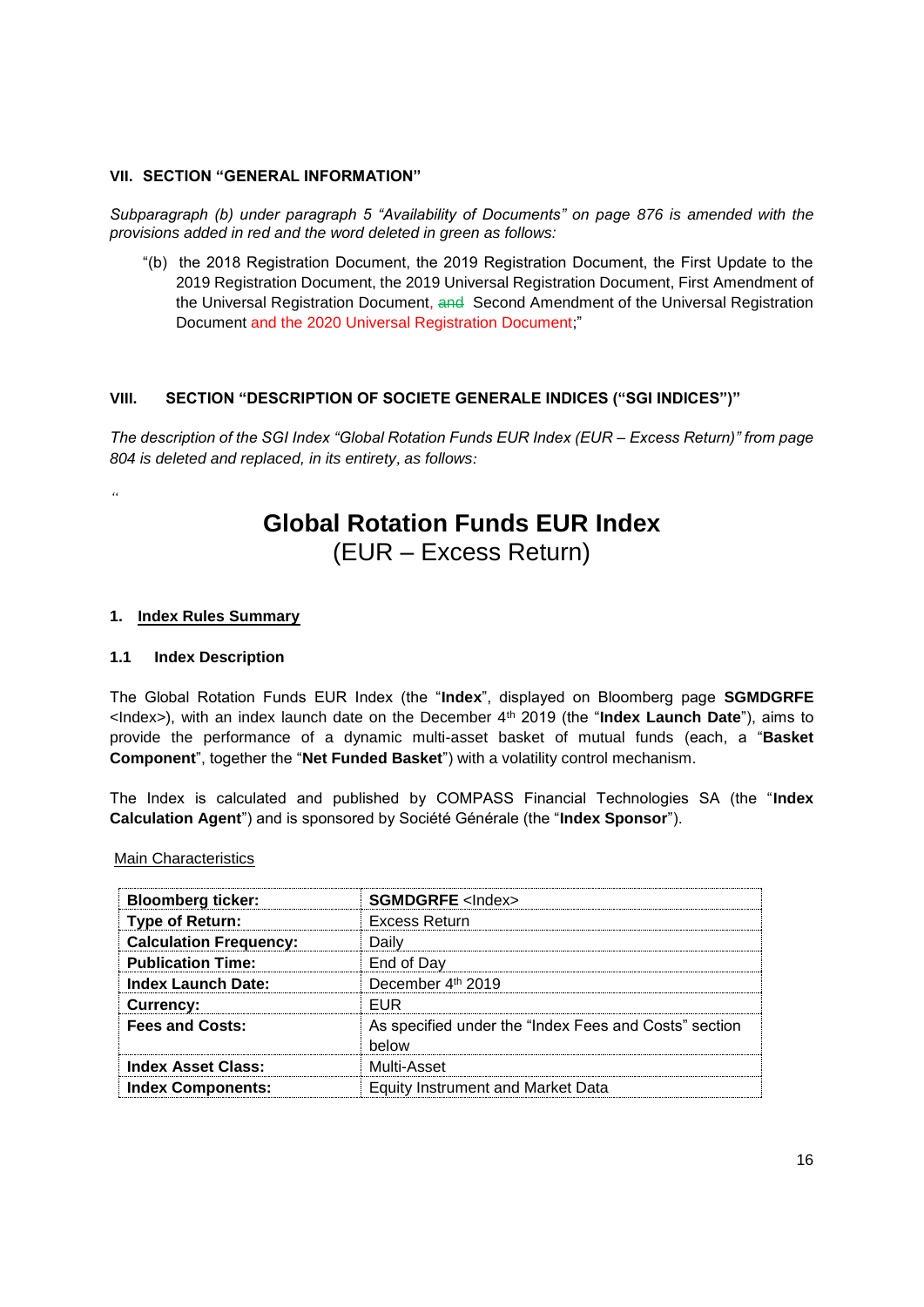## **1.2 Mechanism**

## **1.2.1 Index Composition and quarterly review of the Net Funded Basket**

The Index is composed of a hypothetical basket of funds where the weightings are systematically determined once every three months using a Volatility Indicator: the 4 Basket Components (out of 6 components comprising the Net Funded Basket) showing the higher Volatility Indicator value at the Review Date are selected and given equal weights.

In order to keep the risks associated with the Index under a certain limit, the Index also includes a volatility control mechanism, where the hypothetical exposure of the Index to such Net Funded Basket varies on a daily basis in accordance with input parameters described under 1.2.2 below.

## **1.2.2 Daily "Vol Target" Mechanism**

The Index is constructed pursuant to a daily volatility target process where the deemed exposure of the Index to the Net Funded Basket (the "**Exposure**") is based on a formula using the following input parameters:

- (i) the short term historical volatility of the Net Funded Basket;
- (ii) a target volatility of 4%; and
- (iii) the historical volatility of the Index itself;

so that, in most cases:

- when the short-term historical volatility of the Net Funded Basket exceeds 4%, the Exposure will generally be less than 100% (subject to a minimum Exposure of 0%)

- when the short-term historical volatility of the Net Funded Basket falls below 4%, the Exposure will generally be greater than 100% (subject to a maximum leveraged Exposure of 125%).

#### **1.3 Index Fees and Costs**

The Index is calculated net of the following fees and costs:

| <b>Structuring Fee</b>  | means 1% per annum |  |
|-------------------------|--------------------|--|
| <b>Transaction Cost</b> | Not Applicable     |  |
| <b>Replication Cost</b> | Not Applicable     |  |

## **1.4 SGI Global Methodology**

The Index is computed and maintained pursuant to these Index Rules which incorporate by reference the SGI Indices Global Methodology (version dated 16 January 2017, as supplemented, amended and restated or replaced from time to time, the "**SGI Global Methodology**"). The SGI Global Methodology is published on the SGI website under the link "SGI Cross Asset Methodology" at [https://sgi.sgmarkets.com](https://sgi.sgmarkets.com/). These Index Rules should be read together with the SGI Global Methodology.

Capitalized terms used but not defined herein shall have the respective meanings ascribed to such terms in the SGI Global Methodology.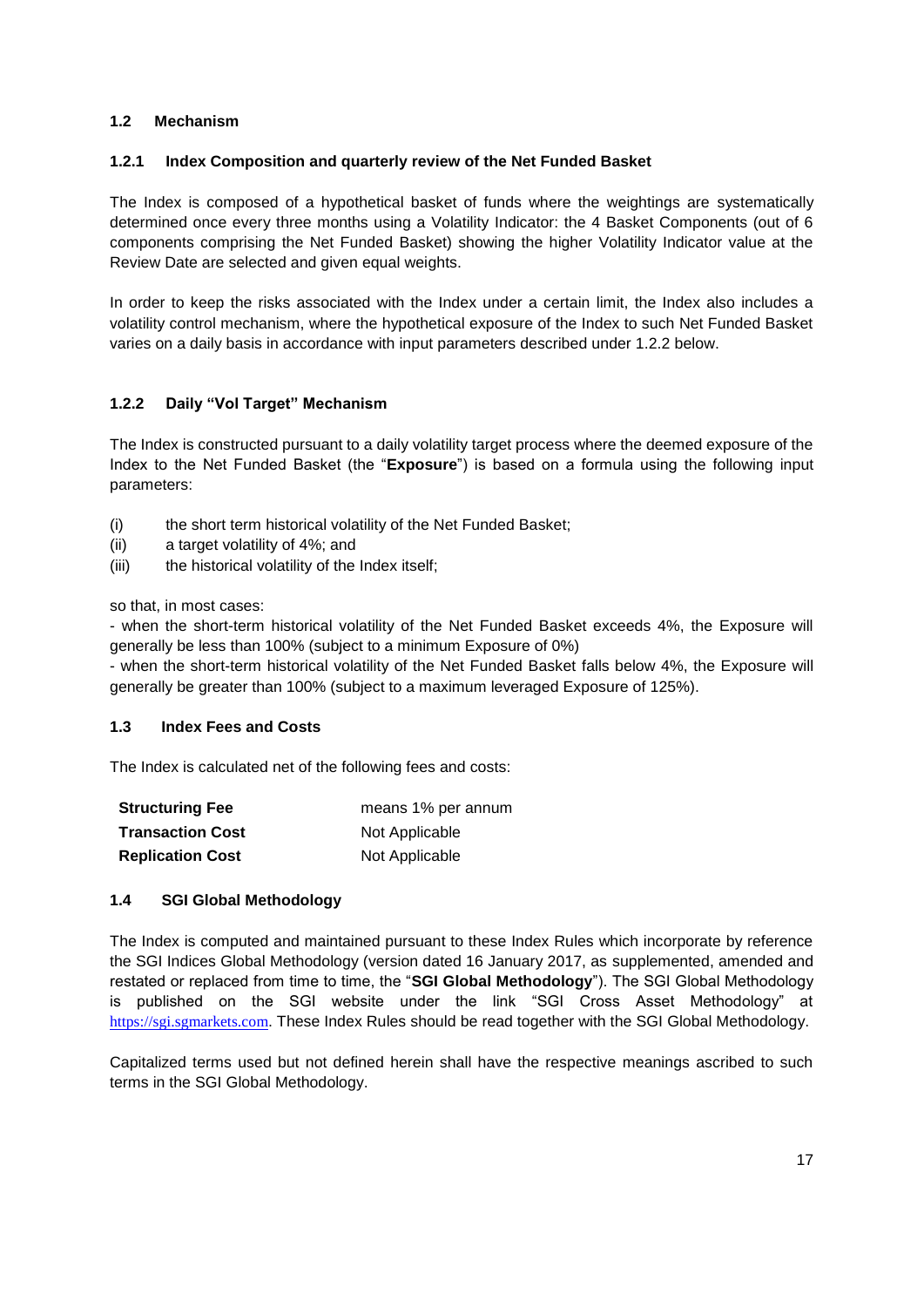**In the event of any inconsistency between the SGI Global Methodology and the Index Rules, for purposes of the Index, the Index Rules will prevail.**

## **The SGI Global Methodology notably includes important events applicable in respect of the Index Components selected in section 1.1 above.**

The SGI Global Methodology is expected to be updated and revised from time to time where necessary or desirable, pursuant to legal developments and for the purpose of technical improvement. The Index Sponsor may also act in good faith and a commercially reasonable manner to amend the SGI Global Methodology in order to cure ambiguities, errors and omissions, if any, thereunder. SGI Global Methodology subsequently updated and revised shall be approved in accordance with the Index Sponsor's internal index procedures and published on the SGI website under the link "SGI Cross Asset Methodology" at [https://sgi.sgmarkets.com](https://sgi.sgmarkets.com/) and shall, upon such publication, apply to the Index and these Index Rules.

## **1.5 Technical Rectification of Index Rules**

The Index Rules may be amended from time to time, consistent with the economic strategy of the Index, by the Index Sponsor acting in good faith and a commercially reasonable manner to cure ambiguities, errors and omissions, if any.

For convenience, the Index Sponsor may from time to time replace a data provider, publisher or source of Market Data or Index Data (a "Data Provider"), provided that the relevant data content remains equivalent. In any case where the Index Sponsor reasonably determines that the replacement of a Data Provider is necessary or desirable whilst the data content may not remain strictly equivalent, the Index Sponsor shall select such replacement Data Provider (a) in a commercially reasonable manner; (b) consistent with the objectives of the Index; and (c) in compliance with the Index Sponsor's internal procedures for Index modification.

## **1.6 Information available on the SGI website**

The Index Level (including the performance and volatility of the Index), further Index data, news, and important disclaimers relating to the Index are available on the SGI website at the following address: [https://sgi.sgmarkets.com](https://sgi.sgmarkets.com/).

## **2. Index Rules:**

## **2.1 Terms and definitions relating to Dates:**

| $ACT(t-1,t)$                      | means the number of calendar days between any Calculation<br>Date (t-1) (included) and Calculation Date (t) (excluded). |  |  |  |
|-----------------------------------|-------------------------------------------------------------------------------------------------------------------------|--|--|--|
| <b>Calculation Date</b>           | means any Scheduled Valuation Day on which no Index<br>Disruption Event exists.                                         |  |  |  |
| <b>Disrupted Calculation Date</b> | means any Disrupted Calculation Date determined in<br>accordance with Section 3.                                        |  |  |  |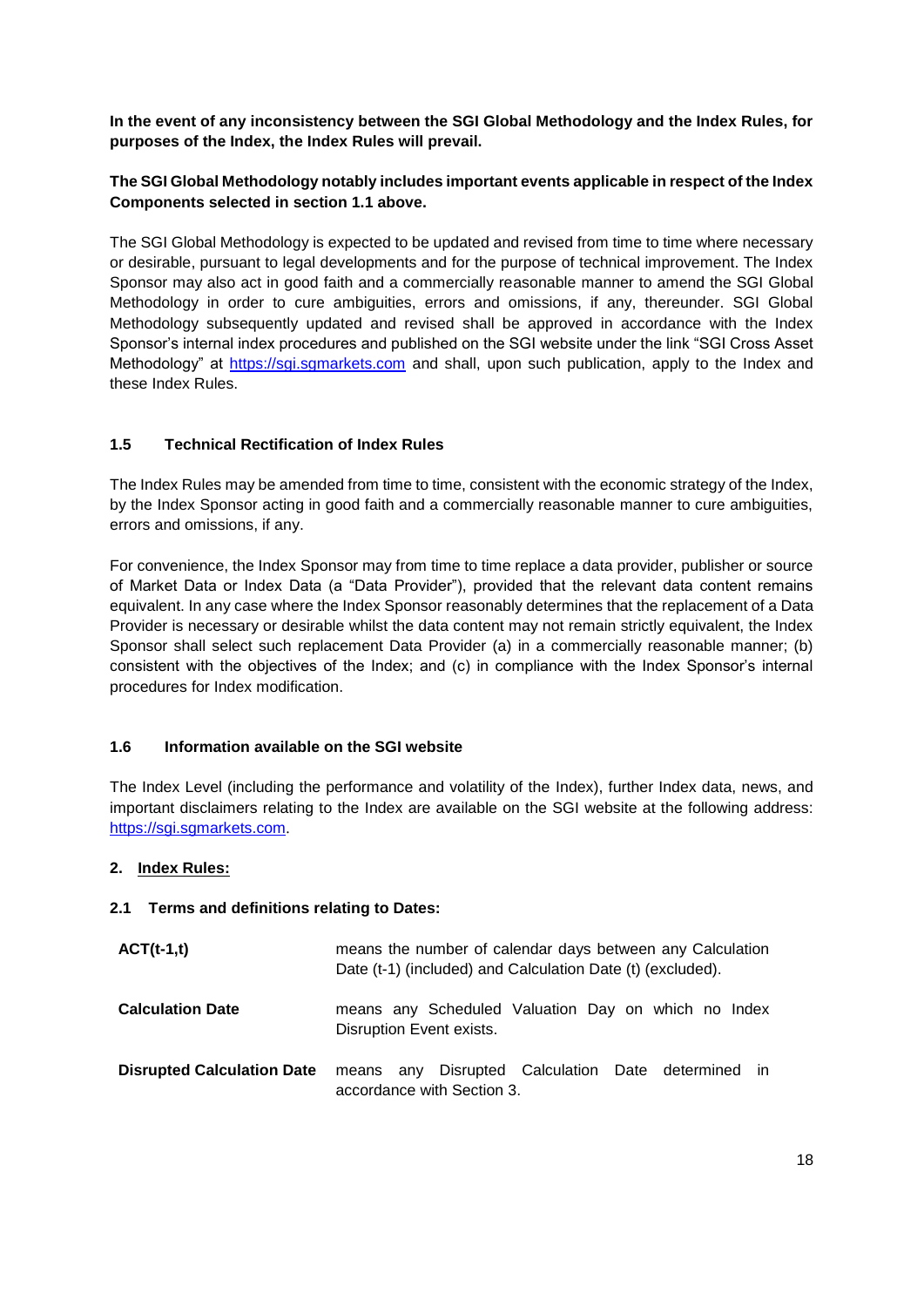| Index Launch Date, "to"                                                                 | means December 4th 2019.                                                                                                                        |  |  |  |
|-----------------------------------------------------------------------------------------|-------------------------------------------------------------------------------------------------------------------------------------------------|--|--|--|
| $N(t-1,t)$                                                                              | means the number of Calculation Dates between any<br>Calculation Date (t-1) (included) and Calculation Date (t)<br>(excluded).                  |  |  |  |
| <b>Rebalancing Date</b>                                                                 | means the Index Base Date t <sub>IB</sub> or the $4th$ Calculation Date<br>immediately following any Review Date or Liquidity Trigger<br>Event. |  |  |  |
| <b>Review Date</b>                                                                      | means the first Calculation Date of January, April, July and<br>October.                                                                        |  |  |  |
| <b>Scheduled Valuation Day</b>                                                          | means any day where all Basket Components are published on<br>their respective Bloomberg page.                                                  |  |  |  |
| $t_{\rm Rev}(t)$                                                                        | means the Review Date immediately preceding and including<br>Calculation Date (t): $t_{Rev}(t) \leq t$ .                                        |  |  |  |
| $t_R(t)$                                                                                | means the Rebalancing Date immediately preceding and<br>excluding Calculation Date (t): $t_R(t) < t$ .                                          |  |  |  |
| $t_{RR}(t)$                                                                             | means the Rebalancing Date immediately preceding and<br>including Calculation Date (t): $t_{RR}(t) \leq t$ .                                    |  |  |  |
| <b>Valuation Time</b>                                                                   | means 6:30 p.m. (New York time).                                                                                                                |  |  |  |
| Index Base Date, "t <sub>IB</sub> "                                                     | means Januray 8th, 2013.                                                                                                                        |  |  |  |
| Basket Component Base means October 1 <sup>st</sup> , 2012.<br>Date, "t <sub>CB</sub> " |                                                                                                                                                 |  |  |  |

# **2.2 Terms and definitions relating to the Index:**

| Exposure, "E(t)"                            | means, in respect of any Calculation Date (t), the exposure to<br>the Net Funded Basket calculated by the Index Calculation<br>Agent pursuant to the Index Rules set out in Section 2.12.<br>It is capped at 125%.                                                                  |  |
|---------------------------------------------|-------------------------------------------------------------------------------------------------------------------------------------------------------------------------------------------------------------------------------------------------------------------------------------|--|
| Historical Volatility, "HV(t)"              | means, in respect of any Calculation Date (t), the annualized<br>historical volatility of the Notional Underlying Basket determined<br>over the past 50 Calculation Dates, calculated by the Index<br>Calculation Agent in accordance with the formula specified in<br>Section 2.8. |  |
| Index Historical Volatility,<br>" $HV(t)$ " | means, in respect of any Calculation Date (t), the annualized<br>historical volatility of the Index determined over the past 126<br>Calculation Dates at most, calculated by the Index Calculation<br>Agent in accordance with the formula specified in Section 2.8.                |  |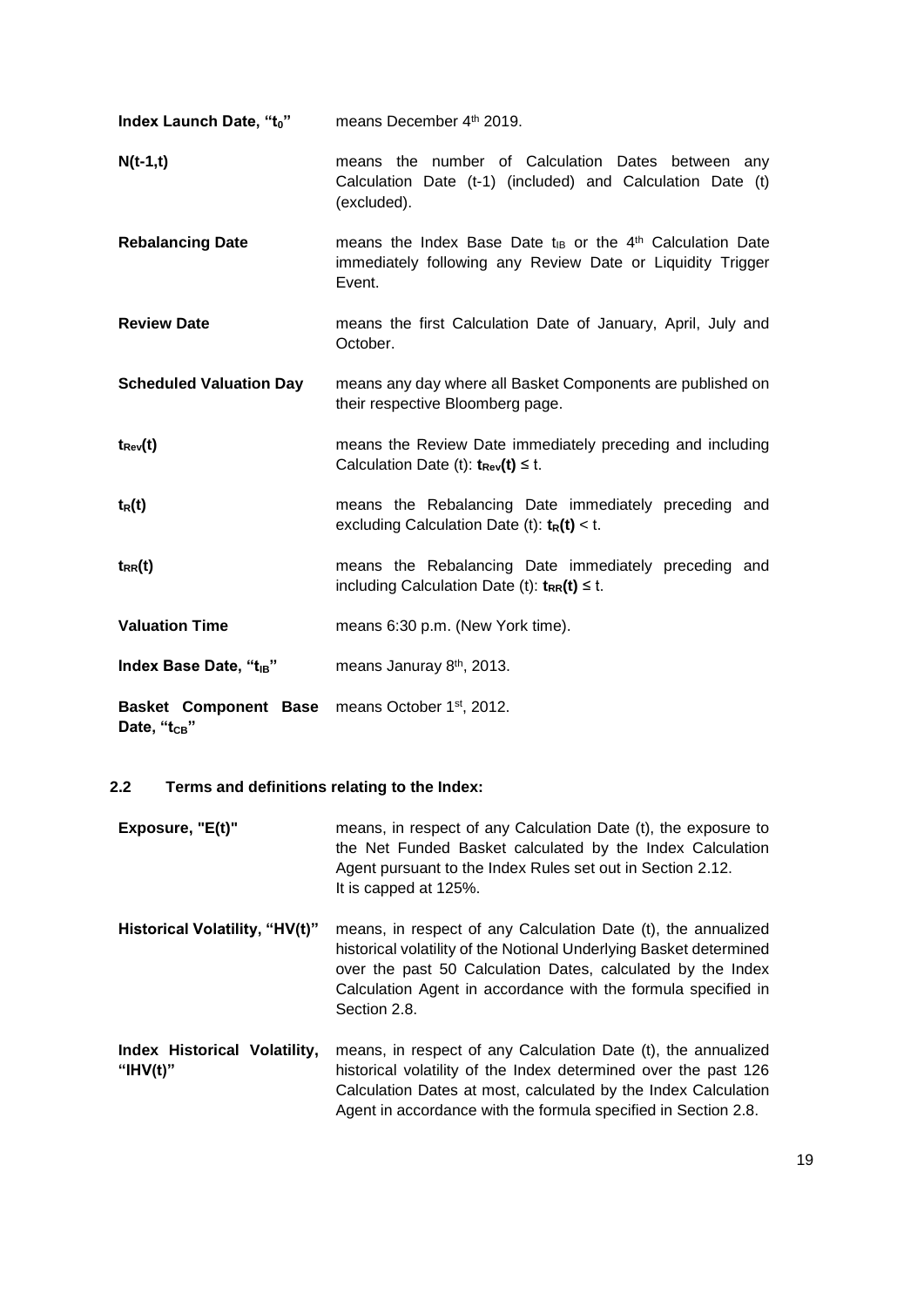| <b>Adjustment</b><br><b>Volatility</b><br>Factor, "VAF(t)"      | means the Volatility Adjustment Factor based on the Index<br>Historical Volatility, calculated by the Index Calculation Agent in<br>accordance with the formula specified in Section 2.8.                                                                                                                                     |  |  |
|-----------------------------------------------------------------|-------------------------------------------------------------------------------------------------------------------------------------------------------------------------------------------------------------------------------------------------------------------------------------------------------------------------------|--|--|
| <b>Index</b>                                                    | means the Global Rotation Funds EUR Index (Bloomberg<br>Ticker: SGMDGRFE <lndex>).</lndex>                                                                                                                                                                                                                                    |  |  |
| <b>Index Calculation Agent</b>                                  | <b>COMPASS Financial Technologies SA</b>                                                                                                                                                                                                                                                                                      |  |  |
| <b>Index Currency</b>                                           | means EUR.                                                                                                                                                                                                                                                                                                                    |  |  |
| Index Level, "IL(t)"                                            | means, in respect of any Calculation Date (t), the level of the<br>Index calculated and published by the Index Calculation Agent<br>on such date at the Valuation Time, pursuant to the Index rules<br>set out in Section 2.5.                                                                                                |  |  |
| <b>Index Sponsor</b>                                            | means Société Générale ("SG").                                                                                                                                                                                                                                                                                                |  |  |
| <b>Target Volatility, "TV"</b>                                  | means 4%.                                                                                                                                                                                                                                                                                                                     |  |  |
| <b>Structuring Fee, "SF"</b>                                    | means 1% p.a.                                                                                                                                                                                                                                                                                                                 |  |  |
| Volatility Indicator, "I(i,t)"                                  | means, in respect of any Calculation Date (t) and any Basket<br>Component (i), the value of the Volatility Indicator, calculated by<br>the Index Calculation Agent in accordance with the formula<br>specified in Section 2.14.                                                                                               |  |  |
| Short-term volatility, " $\sigma_i(t)$ "                        | means, in respect of any Calculation Date (t) and any Basket<br>Component (i), the value of the annualized historical volatility<br>determined over the past 50 Calculation Dates, calculated by<br>the Index Calculation Agent in accordance with the formula<br>specified in Section 2.14.                                  |  |  |
| volatility,<br>Long-term<br>" $\sigma_{\text{ref,i}}(t)$ "      | means, in respect of any Calculation Date (t) and any Basket<br>Component (i), the value of the annualized historical volatility<br>determined over the past 750 Calculation Dates at most, using<br>a rolling window, calculated by the Index Calculation Agent in<br>accordance with the formula specified in Section 2.14. |  |  |
| Terms and definitions relating to the Net Funded Basket:<br>2.3 |                                                                                                                                                                                                                                                                                                                               |  |  |

| <b>Basket Component</b>       |                  | means any component of the Net Funded Basket as provided in<br>Appendix 1.                 |
|-------------------------------|------------------|--------------------------------------------------------------------------------------------|
| <b>Basket</b><br>Currency (i) | <b>Component</b> | means, in respect of any Basket Component (i), its currency as<br>displayed in Appendix 1. |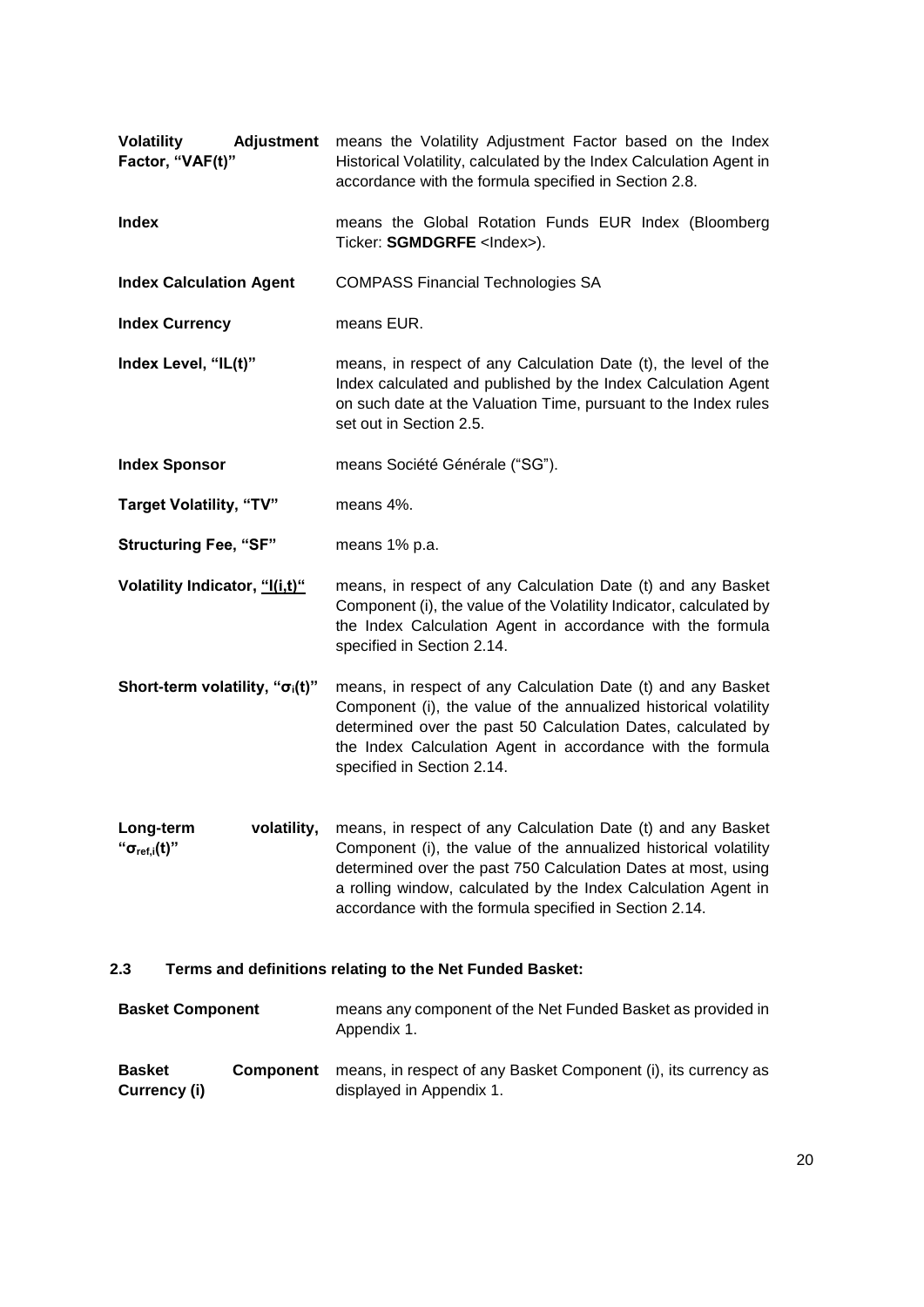| <b>Basket Component Level</b><br>ER, "BCLER $_i(t)$ "           | means, in respect of any Calculation Date (t) and any Basket<br>Component (i), the Excess Return version of the Basket<br>Component Level, converted into the Index Currency pursuant<br>to the Index Rules set out in Section 2.7.                                                                                                                    |  |  |
|-----------------------------------------------------------------|--------------------------------------------------------------------------------------------------------------------------------------------------------------------------------------------------------------------------------------------------------------------------------------------------------------------------------------------------------|--|--|
| <b>Basket Component Level,</b><br>" $BCL_i(t)$ "                | means, in respect of any Calculation Date (t) and any Basket<br>Component (i), its Fund Net Asset Value if such Basket<br>Component's Basket Component Type is Fund.                                                                                                                                                                                   |  |  |
| <b>Basket Component Weight,</b><br>" $W_i(t)$ "                 | means, in respect of any Basket Component (i) and any<br>Calculation Date (t), the weight (expressed in percentage) of<br>such Basket Component in the Net Funded Basket as calculated<br>by the Index Calculation Agent pursuant to the Index Rules set<br>out in section 2.13.                                                                       |  |  |
| <b>Basket Component Target</b><br>Weight, "TW <sub>i</sub> (t)" | means, for any Calculation Date (t) and any Basket Component<br>(i), the Basket Component Target Weight TWi(t) as calculated<br>by the Index Calculation Agent pursuant to the Index Rules set<br>out in section 2.14.                                                                                                                                 |  |  |
| Exchange(s)                                                     | means, in respect of any Basket Component whose Basket<br>Component Type is Index, each exchange or quotation system<br>(if applicable) on which the securities or instruments underlying<br>such Basket Component trade, any successor exchange or<br>quotation system or any substitute exchange or quotation<br>system to which such has relocated. |  |  |
| <b>Fund</b>                                                     | means each mutual fund comprising the Net Funded Basket.                                                                                                                                                                                                                                                                                               |  |  |
| <b>Fund</b><br>Net Asset<br>Value,<br>"FNA $V_i(t)$ "           | means, in respect of any Calculation Date (t) and any Basket<br>Component (i) that has a Basket Component Type "Fund", the<br>Net Asset Value NAV(i,t) per Unit of the Basket Component<br>dated as of such date;                                                                                                                                      |  |  |
| <b>Funded Instruments</b>                                       | means any Basket Component (notably, but without limitation,<br>mutual funds) for which the Liquidity Spread is applicable as<br>determined by the Index Sponsor in its sole and absolute<br>discretion.                                                                                                                                               |  |  |
| <b>Index Component</b>                                          | means any Basket Component and Market Data.                                                                                                                                                                                                                                                                                                            |  |  |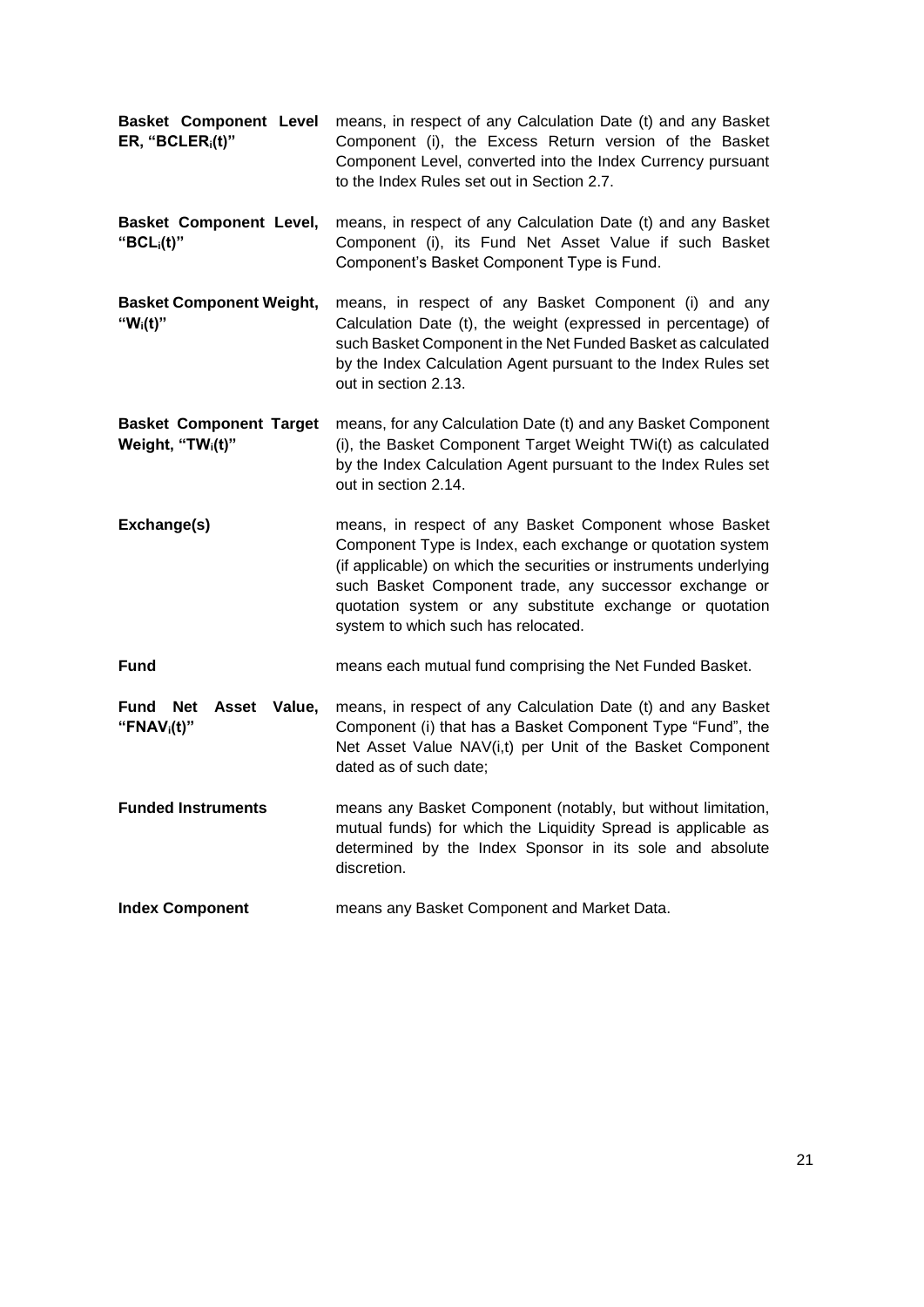| <b>Net</b><br>" $NAV_i(t)$ " | Asset                                | Value(t), | means, in respect of any Scheduled Valuation Date (t) and any<br>Basket Component (i), the amount or amounts per unit of the<br>Fund including (for subscription orders) or net (for redemption<br>order) of all applicable costs, taxes and fees (if any) that would<br>be paid (for subscription orders) or received in cash (for<br>redemption orders) in one or more times by a Hypothetical<br>Investor pursuant to a Valid Order for the subscription or<br>redemption (as applicable) of units of the Fund scheduled to be<br>executed on the official net asset value per unit determined by<br>the Fund (or the fund service provider that generally determines<br>such value) dated as of such Scheduled Valuation Date.<br>Where:                                                                         |
|------------------------------|--------------------------------------|-----------|----------------------------------------------------------------------------------------------------------------------------------------------------------------------------------------------------------------------------------------------------------------------------------------------------------------------------------------------------------------------------------------------------------------------------------------------------------------------------------------------------------------------------------------------------------------------------------------------------------------------------------------------------------------------------------------------------------------------------------------------------------------------------------------------------------------------|
|                              |                                      |           | Valid Order means a valid and timely subscription or redemption<br>order sent to the Fund or the fund service provider that generally<br>accepts such order, in accordance with the subscription or<br>redemption notice period and the relevant cut off time as set<br>forth in the Fund documents.                                                                                                                                                                                                                                                                                                                                                                                                                                                                                                                 |
|                              | Net Dividend, "Div <sub>i</sub> (t)" |           | Hypothetical Replicating Party means any party investing in the<br>Basket Components of the Index for the purpose of hedging<br>products linked to the performance of the Index, including<br>Société Générale and any of its affiliates.<br>means, in respect of any Basket Component (i) and any<br>Calculation Date (t) that is an ex-dividend date, the net cash<br>ordinary dividend per Unit (denominated in the Basket<br>Component Currency) actually received by the Hypothetical<br>Replicating Party in relation to such date, after deduction of any<br>withholding tax and excluding any imputation, credits or refunds<br>granted by any applicable authority having power to tax in<br>respect of such dividend and any taxes, credits, refunds or<br>benefits imposed or withheld or levied thereon. |
|                              |                                      |           | If an ex-dividend date is scheduled on a date that is not a<br>Calculation Date, such ex-dividend date is deemed to be the first<br>Calculation Date immediately following such date.<br>For the avoidance of doubt, should there be more than a<br>dividend with an ex-date comprised between any Calculation<br>date (t-1) (excluded) and any Calculation Date (t) (included),<br>$DIV_i(t)$ is deemed to be equal to the sum of such dividends<br>denominated in the Basket Component currency after deduction<br>of any withholding tax as described above.                                                                                                                                                                                                                                                      |
|                              | <b>Net Funded Basket</b>             |           | means the basket of Basket Components.                                                                                                                                                                                                                                                                                                                                                                                                                                                                                                                                                                                                                                                                                                                                                                               |
| " $NFBL(t)$ "                | Net Funded Basket Level,             |           | means, in respect of any Calculation Date (t), the level of the<br>Net Funded Basket expressed in the Index Currency and<br>calculated in accordance with Section 2.6.                                                                                                                                                                                                                                                                                                                                                                                                                                                                                                                                                                                                                                               |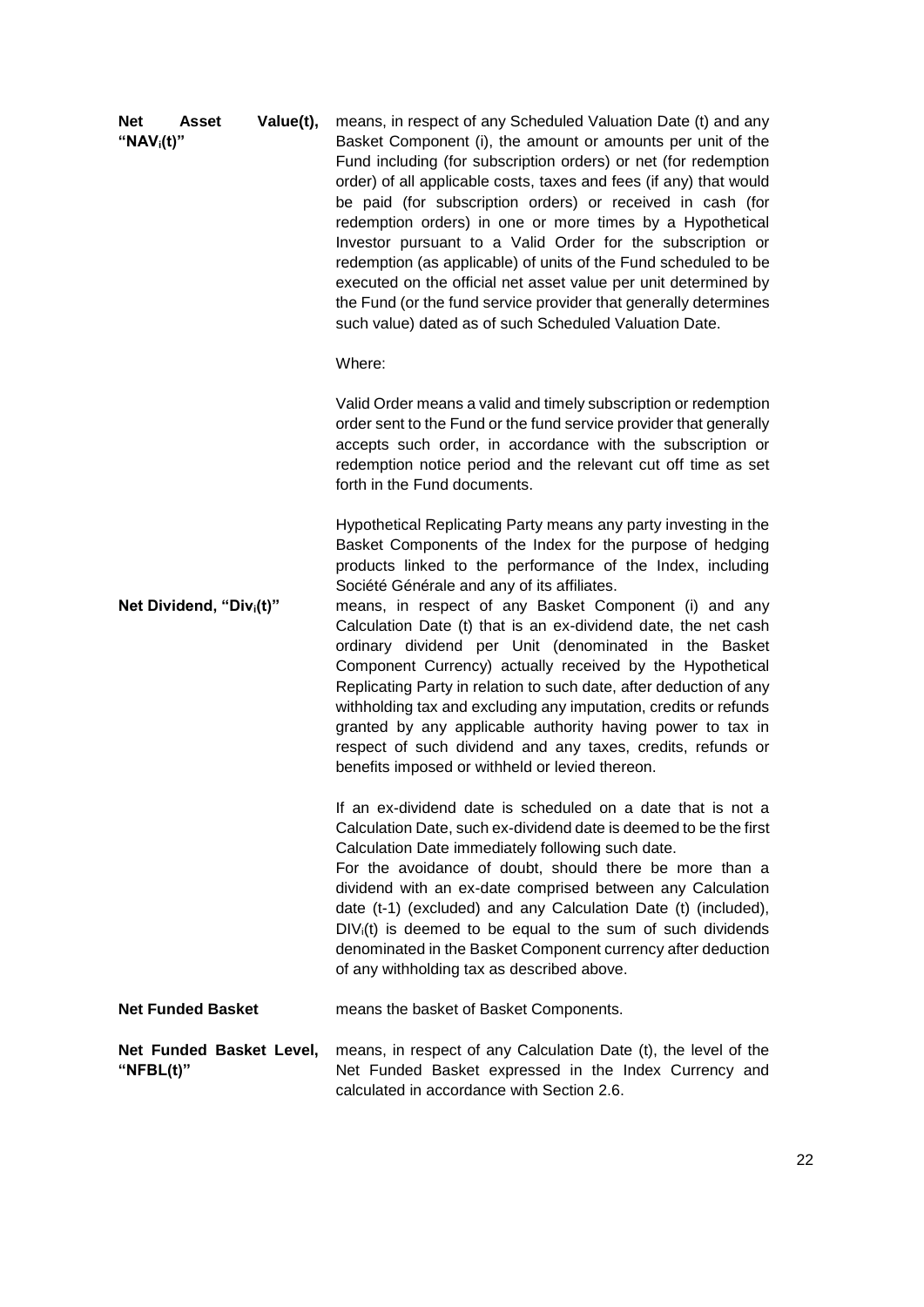| <b>Notional</b><br><b>Basket</b>                                             | <b>Net</b> | <b>Funded</b> | means a basket of Basket Components calculated for the<br>purpose of determining the Historical Volatility.                                                                                                                                               |  |
|------------------------------------------------------------------------------|------------|---------------|-----------------------------------------------------------------------------------------------------------------------------------------------------------------------------------------------------------------------------------------------------------|--|
| <b>Notional</b><br><b>Net</b><br><b>Funded</b><br>Basket Level, "NNFBL(t,s)" |            |               | means, in respect of any Calculation Date (t) and Calculation<br>Date (s), the level as of Calculation Date (s) of the Notional Net<br>Funded Basket (t) calculated by the Index Calculation Agent<br>pursuant to the Index rules set out in Section 2.9. |  |
| Unit                                                                         |            |               | means, in respect of a Fund, a share or unit of such Fund.                                                                                                                                                                                                |  |

#### **2.4 Terms and definitions relating to the Market Data**

|                           | <b>Basket Component Rate,</b> means, in respect of any Calculation Date (t) and any Basket |
|---------------------------|--------------------------------------------------------------------------------------------|
| "BCRate <sub>i</sub> (t)" | Component (i), the 3-month rate denominated in the Basket                                  |
|                           | Component Currency displayed on the relevant Bloomberg                                     |
|                           | page as available in Appendix 1.                                                           |
|                           |                                                                                            |

**Market Data** means a rate (including an interest rate, a foreign exchange rate or a swap rate), a spread, or any other data specified in the Index Rules (including any rate specified in this section 2.4) or any other similar instrument specified herein.

#### **2.5 Determination of the Index Level, "IL(t)":**

The Index Level is, in respect of any Calculation Date (t), calculated by the Index Calculation Agent at the Valuation Time, subject to the occurrence or existence of an Index Disruption Event or an Index Extraordinary Event, Agent in accordance with the following formula:

$$
IL(t) = IL(t-1) \times \left[1 + E(t-1) \times \left(\frac{NFBL(t)}{NFBL(t-1)} - 1\right)\right] \times \left(1 - SF \times \frac{ACT(t-1, t)}{365}\right)
$$

*Where*,

 $IL(t_{IB}) = 1000$ 

## **2.6 Determination of the Net Funded Basket Level "NFBL(t)":**

The Net Funded Basket Level is, in respect of any Calculation Date (t), calculated by the Index Calculation Agent in accordance with the following formula:

$$
NFBL(t) = NFBL(t-1) + \left[\sum_{i=1}^{6} W_i(t-1) \times \frac{NFBL(t_R(t)-4)}{BCLER_i(t_R(t)-4)} \times \left(BCLER_i(t)-BCLER_i(t-1)\right)\right]
$$

*Where*,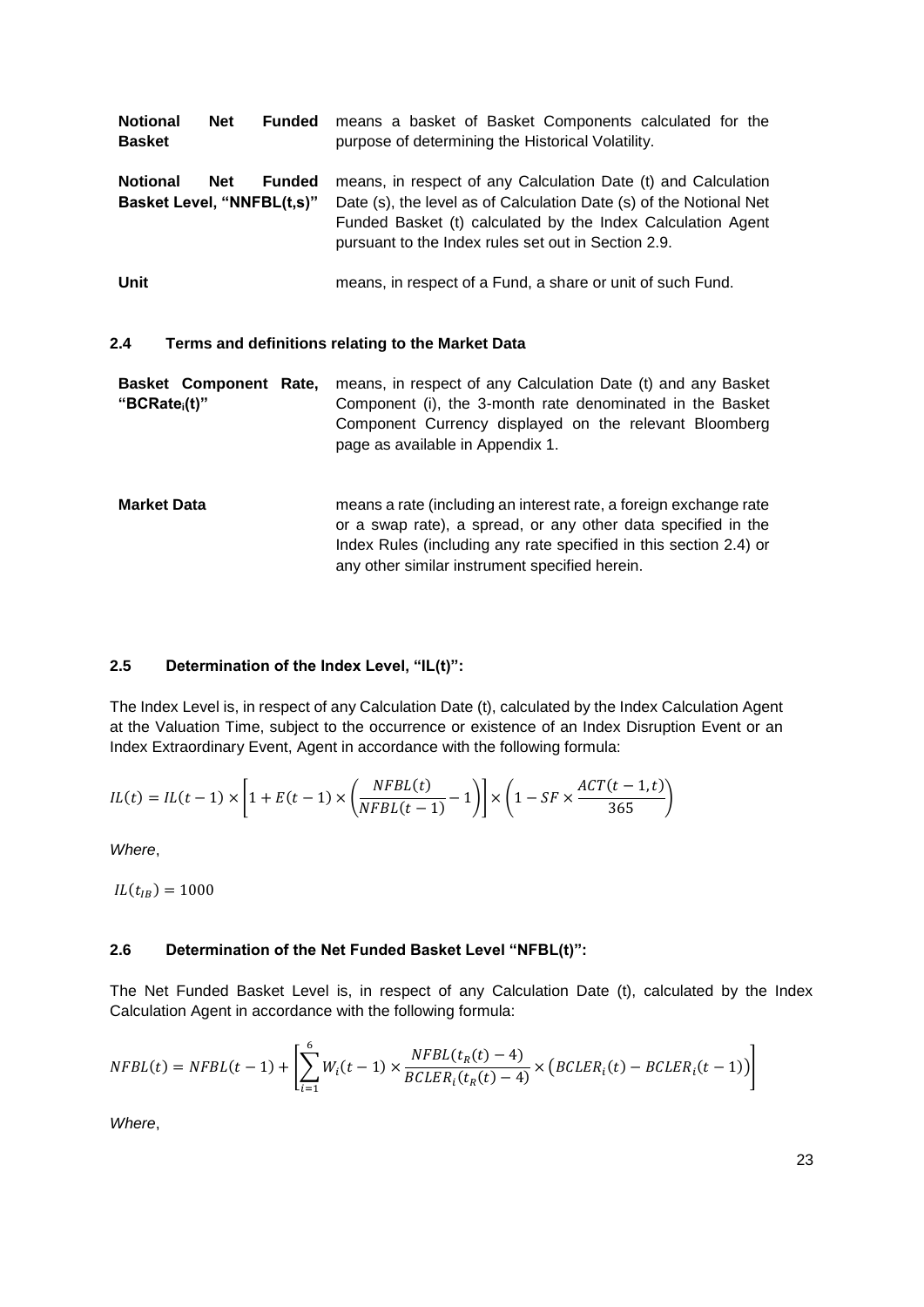$NFBL(t_{IB}) = 1000$ 

#### **2.7 Determination of the Basket Component Level ER, "BCLERi(t)":**

For any Calculation Date (t) and any Basket Component (i), the Basket Component Level Excess Return is calculated by the Index Calculation Agent in accordance with the following formula:

$$
BCLER_i(t) = BCLER_i(t-1) \times \left[1 + \left(\frac{BCL_i(t) + Div_i(t)}{BCL_i(t-1)} - 1 - (BCRate_i(t-1)) \times \frac{Act(t-1,t)}{360}\right)\right]
$$

*Where,*

 $BCLER_i(t_{CB}) = 1000$ 

#### **2.8 Determination of the Historical Volatility "HV(t)":**

The Historical Volatility of the Notional Underlying Basket is, in respect of any Calculation Date (t), calculated by the Index Calculation Agent in accordance with the following formula:

$$
HV(t) = \sqrt{\frac{1}{50} \times \sum_{k=0}^{49} \left( \frac{365}{ACT(t-k-3,t-k)} \times ln \left( \frac{NNFBL(t,t-k)}{NNFBL(t,t-k-3)} \right)^2 \right)}
$$

*Where*,

"ln" means the logarithm to the base e

#### **2.9 Determination of the Notional Net Funded Basket Level "NNFBL(t,t-k)":**

The Notional Underlying Basket Level NNFBL(t,t-k) is calculated by the Index Calculation Agent on every Calculation Date in accordance with the following formula:

For any k>0:

$$
NNFBL(t, t - k) = NNFBL(t, t - k - 1) \times \left[ \sum_{i=1}^{6} TW_i(t - 2) \times \frac{BCLER_i(t - k)}{BCLER_i(t - k - 1)} \right]
$$

*With*,

 $NNFBL(t, t) = 1000$ 

## **2.10 Determination of the Index Historical Volatility "IHV(t)":**

The Index Historical Volatility is, in respect of Calculation Date (t), calculated by the Index Calculation Agent in accordance with the following formula:

For any Calculation Date  $t \ge t_{IB}+3$ :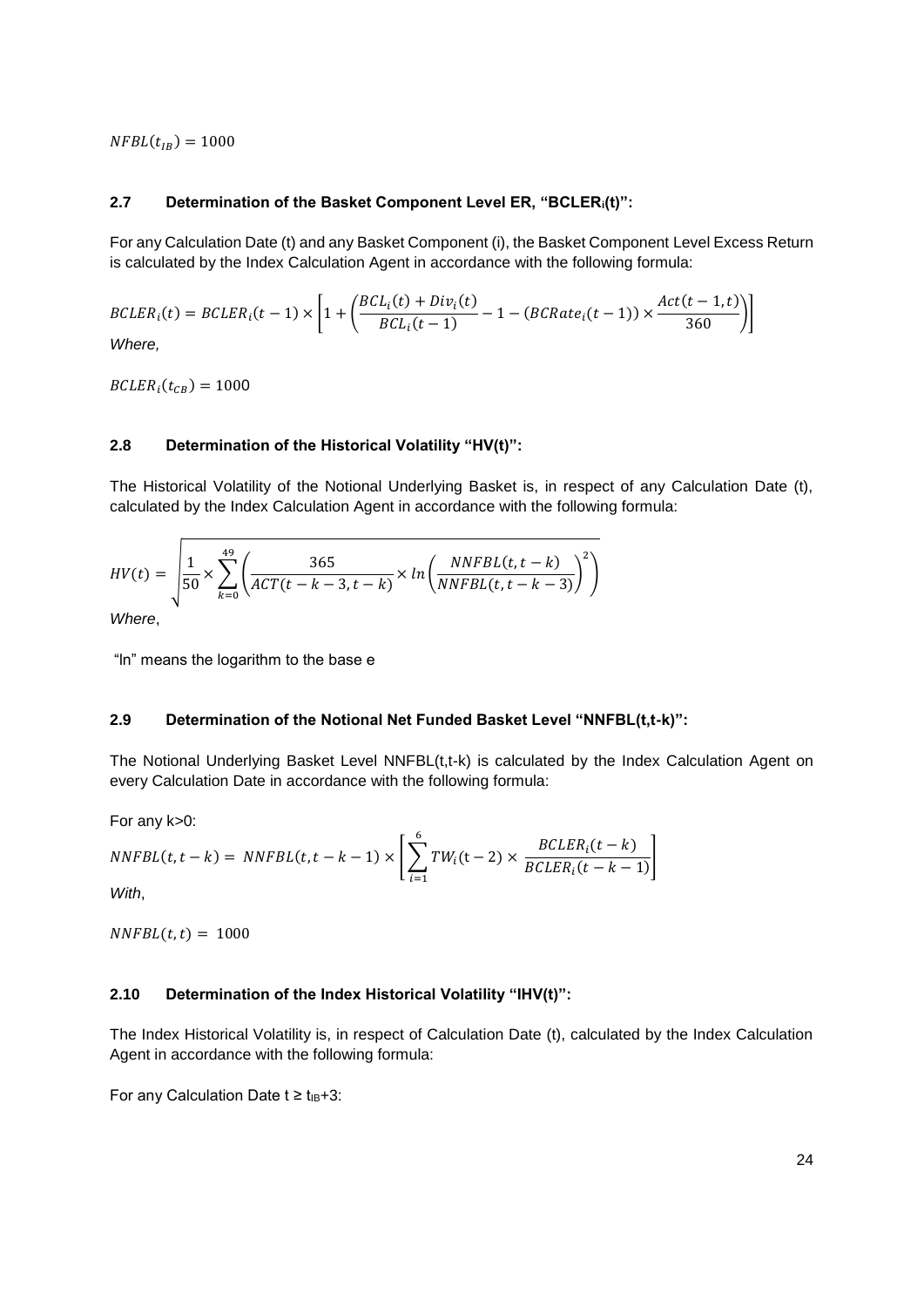*IHV(t)* = 
$$
\sqrt{\frac{1}{\alpha(t) - 2} \times \sum_{k=0}^{\alpha(t) - 3} \left( \frac{365}{ACT(t - k - 3, t - k)} \times ln \left( \frac{IL(t - k)}{IL(t - k - 3)} \right)^2 \right)}
$$
  
Where,

"ln" means the logarithm to the base e, and

 $α(t) = Min[N(t_{IB},t);126]$ 

#### **2.11 Determination of the Volatility Adjustment Factor "VAF(t)":**

The Volatility Adjustment Factor is, in respect of Calculation Date (t), calculated by the Index Calculation Agent in accordance with the following formula:

a) For any Calculation Date  $t \ge t_{IB}+3$ :

$$
VAF(t) = Min \left[ 120\% \; ; Max \left[ 80\%; \; \sqrt{Max \left[ 1 + \frac{\alpha(t)}{126} \times \left( 1 - \left( \frac{IHV(t)}{TV} \right)^2 \right) ; 0 \right]} \right] \right]
$$

*Where*,

 $α(t) = Min[N(t<sub>IB</sub>,t); 126]$ 

b) For any Calculation Date on or before the second Calculation Date following the Index Base Date  $(t \leq t_{IB} + 2)$ :

$$
VAF(t) = 1
$$

#### **2.12 Determination of the Exposure "E(t)":**

The Exposure is, in respect of Calculation Date (t), calculated by the Index Calculation Agent in accordance with the following formula:

$$
E(t) = MIN\left[\frac{TV}{HV(t-2)} \times VAF(t-2); 125\% \right]
$$

#### **2.13 Determination of the Basket Component Weight "Wi(t)":**

For any Calculation Date (t) and any Basket Component (i), the Basket Component Weight is calculated by the Index Calculation Agent in accordance with the following formula:

If  $t_{RR}(t) \leq t \leq t_{RR}(t) + 4$ 

$$
W_i(t) = W_i(t-1) + \frac{TW_i(t_{Rev}(t)) - W_i(t_{Rev}(t) - 1)}{4}
$$

**Otherwise**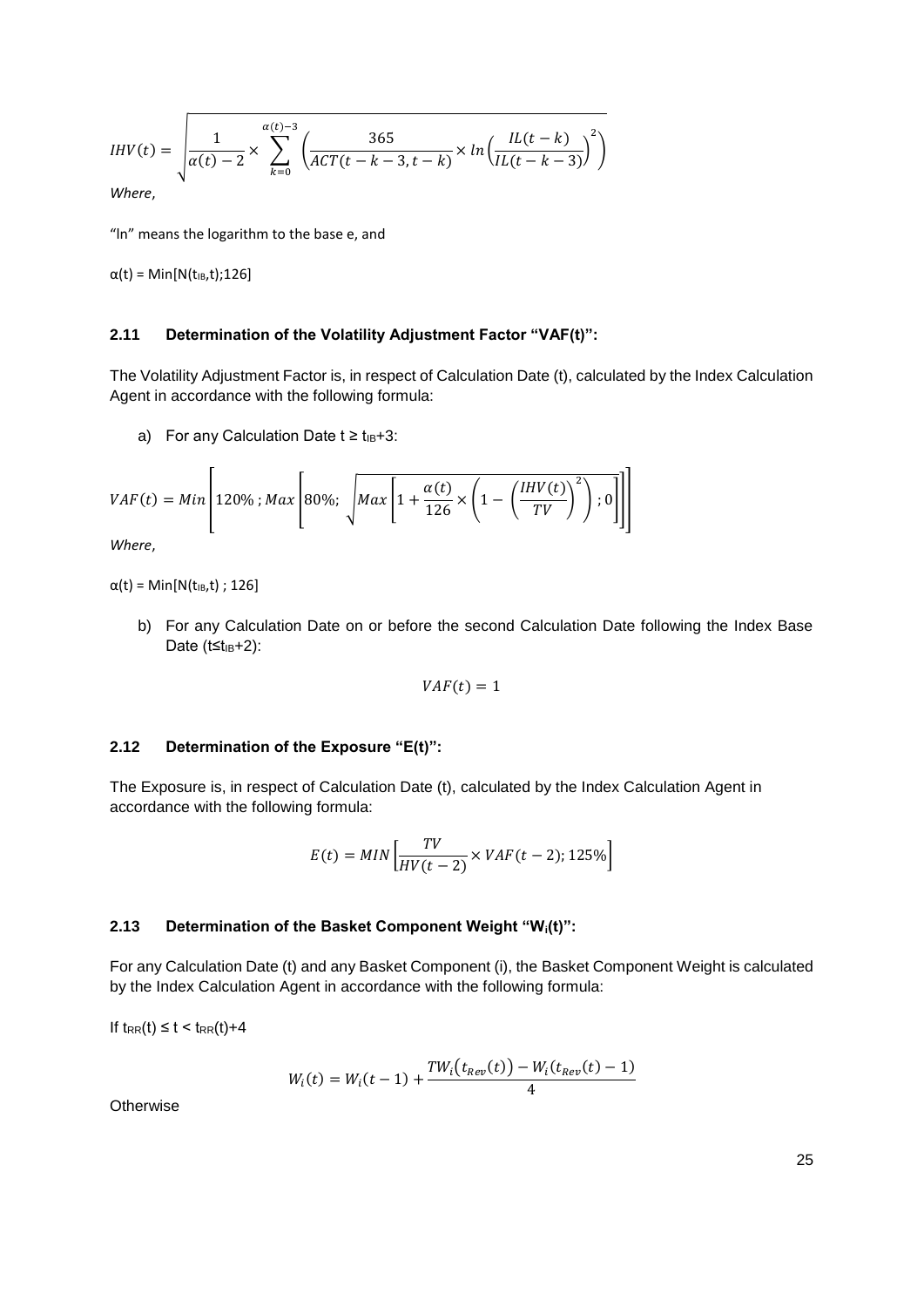$$
W_i(t) = W_i(t-1)
$$

For any Calculation Date prior to the Index Base Date, the Basket Component Weight is calculated by the Index Calculation Agent in accordance with the following formula:

$$
W_i(t)=0
$$

#### **2.14 Determination of the Basket Component Target Weight, "TWi(t)":**

The Basket Component Target Weights are, in respect of Calculation Date (t), calculated according to the following methodology:

#### *2.14.1. Determination of the Volatility Indicator*

The Volatility Indicator is calculated by the Index Calculation Agent on the Review Date using the returns for each Basket Component (i) in accordance with the following formula:

$$
I(i,t) = \frac{\sigma_{ref,i}(t)}{\sigma_i(t)}
$$

Such that:

$$
\sigma_{ref,i}(t) = \sqrt{\frac{1}{\beta(t) - 2} \times \sum_{k=0}^{\beta(t) - 3} \left( \frac{365}{ACT(t - k - 3, t - k)} \times \ln \left( \frac{BCLER_i(t - k)}{BCLER_i(t - k - 3)} \right)^2 \right)}
$$

$$
\sigma_i(t) = \sqrt{\frac{1}{48} \times \sum_{k=0}^{47} \left( \frac{365}{ACT(t-k-3,t-k)} \times \ln \left( \frac{BCLER_i(t-k)}{BCLER_i(t-k-3)} \right)^2 \right)}
$$

*Where*,

"ln" means the logarithm to the base e, and

 $β(t) = Min[N(t_{CB}, t) ; 750]$ 

#### *2.14.2. Determination of the Basket Components Target Weight*

For any Calculation Date (t) and any Basket Component (i), the Basket Component Target Weight is calculated by the Index Calculation Agent in accordance to the Basket Component's Volatility Indicator. The higher the Volatility Indicator's value, the higher the rank. We then attribute the Target Weight using the following formula:

If  $t = t_{ren}(t)$ 

$$
TW_i(t_{rev}(t)) = \begin{cases} 25\% \ if \ Rank\left(I(i, t_{rev}(t)\right) \leq 4\\ 0\% \ otherwise \end{cases}
$$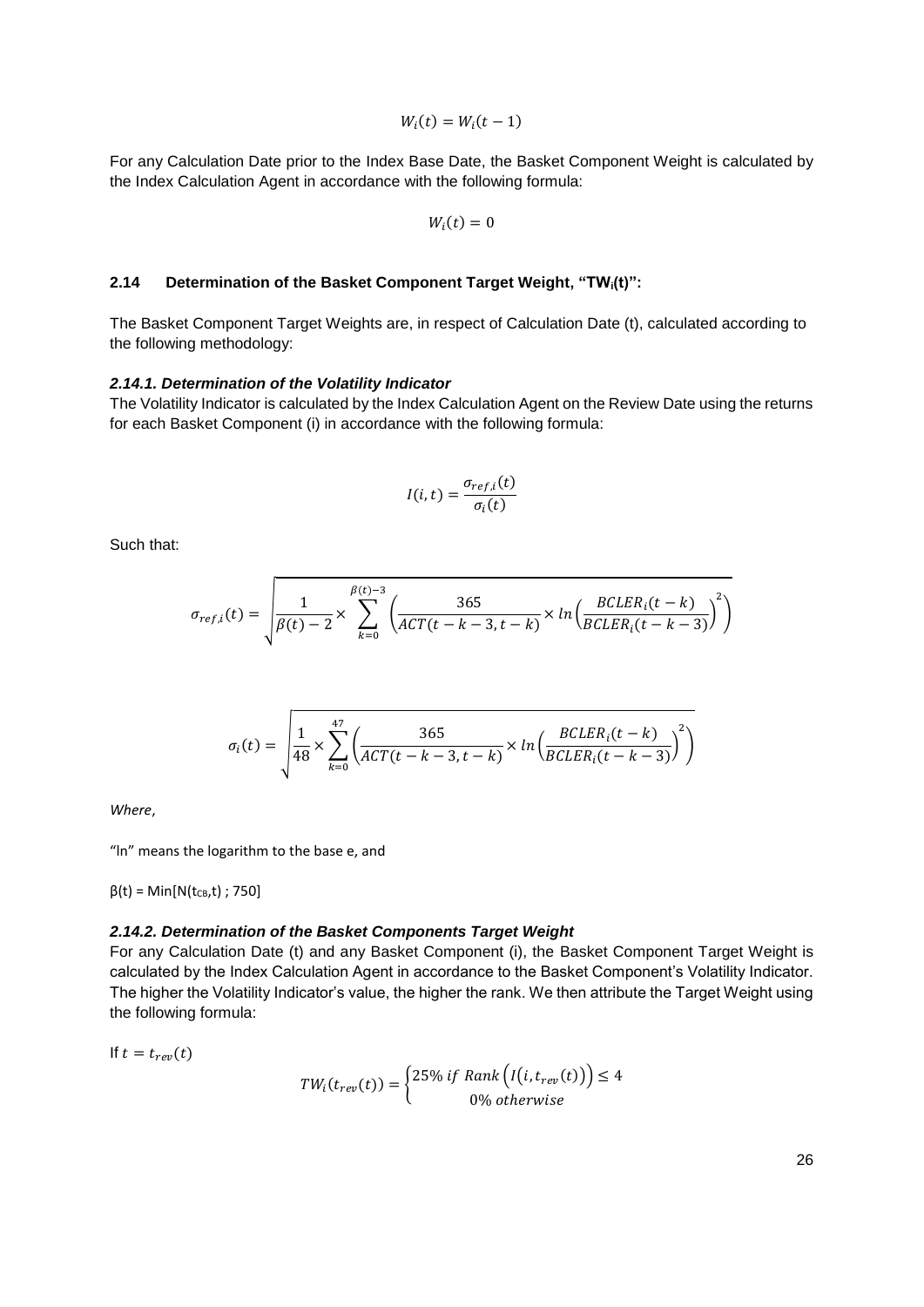## **Otherwise**

$$
TW_i(t) = TW_i(t-1)
$$

Where *Rank* is the function that ranks the Volatility Indicators from the highest to the lowest value (i.e. the component with the highest Volatility Indicator gets a Rank equal to 1, the second highest a Rank equal to 2 and so on).

In case of equality between two Basket Component Volatility Indicators on any Review Date, the Basket Component with the lowest 50-day annualized realized volatility  $\sigma_i(t)$  will be selected.

### **3. Index Disruption Events:**

As specified in the SGI Global Methodology.

### **4. Index Extraordinary Events:**

As specified in the SGI Global Methodology.

## **5. Disclaimers:**

The "SGI Global Rotation Funds EUR Index" is calculated by COMPASS FINANCIAL TECHNOLOGIES SA. COMPASS FINANCIAL TECHNOLOGIES SA uses its best efforts to ensure that the Index is calculated correctly. Notwithstanding its obligations towards the issuer of the financial product, COMPASS FINANCIAL TECHNOLOGIES SA has no obligation to point out errors in the Index to third parties including without limitation to investors and/or financial intermediaries. The calculation, the publication and the dissemination of the Index by COMPASS FINANCIAL TECHNOLOGIES SA does not constitute a recommendation by COMPASS FINANCIAL TECHNOLOGIES SA to invest capital in the financial product nor does it in any way represent an assurance or opinion of COMPASS FINANCIAL TECHNOLOGIES SA with regard to any investment therein. Purchasers of the financial product are made aware, and accept, that index calculations are based on large quantities of data provided by third parties and are thus susceptible to errors, interruptions and delays. This may result in errors, interruptions and delays in the Index which may have impact on the financial product.

The SGI Global Rotation Funds EUR Index (the "**Index**") has been developed by, and is proprietary to, Société Générale ("**SG**") and no third party shall have any proprietary interest herein except as may be expressly granted by SG. COMPASS FINANCIAL TECHNOLOGIES SA acknowledges that the ownership and all intellectual property rights in respect of the name of the Index (and index rules such as, but not limited to, calculation methods) are and shall remain the exclusive property of SG.

SG DOES NOT GUARANTEE THE ACCURACY AND/OR THE COMPLETENESS OF THE INDEX OR ANY DATA INCLUDED THEREIN AND SHALL HAVE NO LIABILITY FOR ANY ERROR OR OMISSION THEREIN AND/OR ANY INTERRUPTION IN THE CALCULATION AND/OR DISSEMINATION THEREOF. SG MAKES NO WARRANTY, EXPRESS OR IMPLIED, AS TO RESULTS TO BE OBTAINED BY ANY OTHER PERSON OR ENTITY FROM THE USE OF THE INDEX RULES OR ANY DATA INCLUDED THEREIN. SG MAKES NO EXPRESS OR IMPLIED WARRANTIES, AND EXPRESSLY DISCLAIMS ALL WARRANTIES OF MERCHANTABILITY OR FITNESS FOR A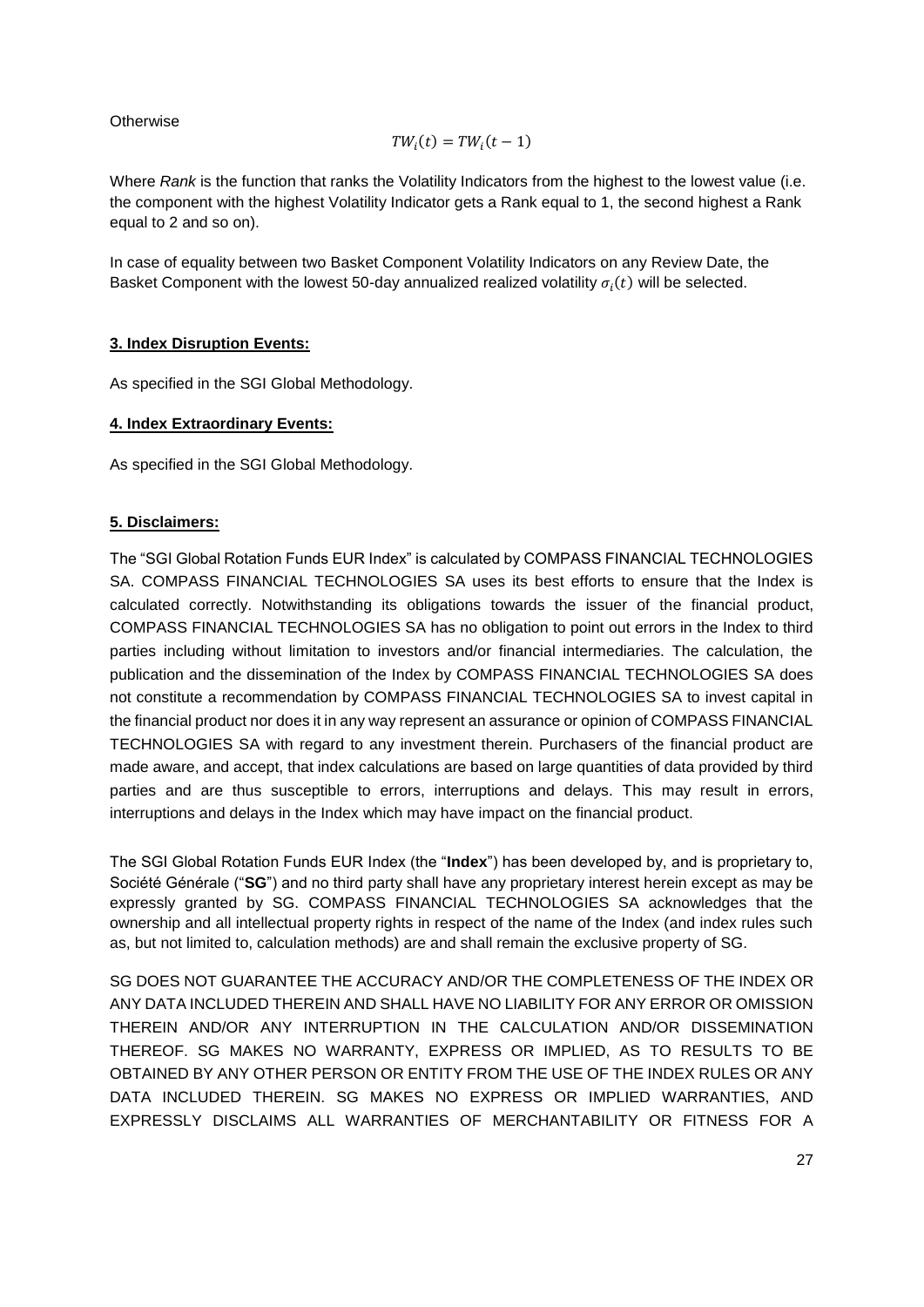PARTICULAR PURPOSE OR USE WITH RESPECT TO THESE INDEX RULES OR ANY DATA INCLUDED THEREIN. WITHOUT LIMITING ANY OF THE FOREGOING, IN NO EVENT SHALL SG HAVE ANY LIABILITY FOR ANY SPECIAL, PUNITIVE, INDIRECT, OR CONSEQUENTIAL DAMAGES OR LOST PROFITS, EVEN IF NOTIFIED OF THE POSSIBILITY OF SUCH DAMAGES.